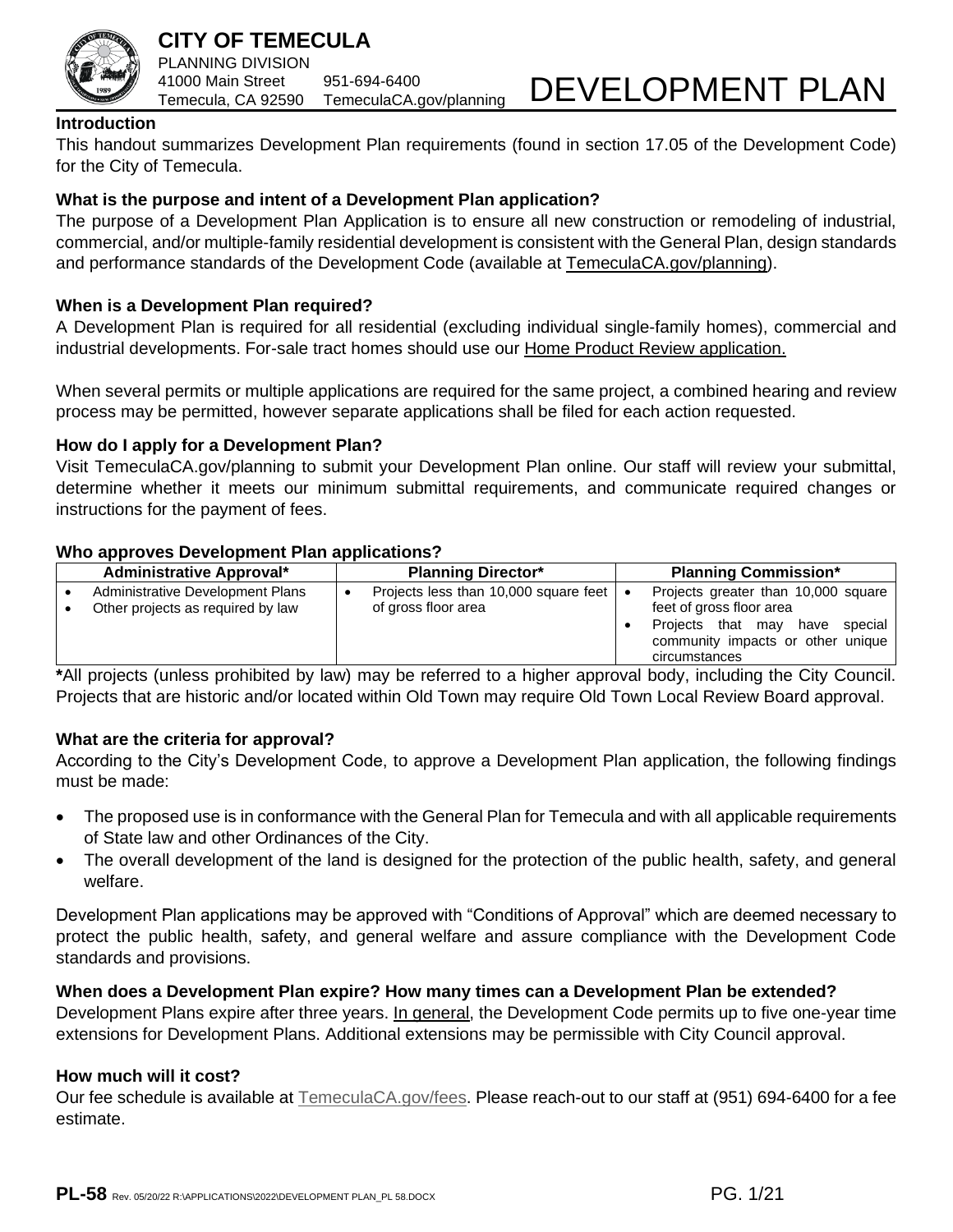

PLANNING DIVISION 41000 Main Street 951-694-6400

Temecula, CA 92590 TemeculaCA.gov/planning

# DEVELOPMENT PLAN

# **INITIAL SUBMITTAL CHECKLIST**

| APPLICANT / | <b>STAFFY</b> | DEV. PLAN   | ADM. APP | SECTION        | <b>REQUIRED ITEMS</b><br>Detailed instructions for each section can be found in this packet. Incomplete<br>applications will not be accepted. Use this checklist to ensure all documentation<br>is provided upon submittal. Plans must be submitted digitally in accordance<br>with our digital standards listed in Section B. |  |
|-------------|---------------|-------------|----------|----------------|--------------------------------------------------------------------------------------------------------------------------------------------------------------------------------------------------------------------------------------------------------------------------------------------------------------------------------|--|
|             |               | # OF COPIES |          |                |                                                                                                                                                                                                                                                                                                                                |  |
|             |               | 1           | 1        | A              | Complete/signed application and filing fee                                                                                                                                                                                                                                                                                     |  |
|             |               | 1           | 1        | B              | A digital copy of all project files in PDF format or JPEG/PNG format (CD or<br>USB)                                                                                                                                                                                                                                            |  |
|             |               | 1           | 1        | C              | USGS 7.5' Series Quadrangle Map/" University of California Regents" Check                                                                                                                                                                                                                                                      |  |
|             |               | 1           | 1        | D              | <b>Statement of Operations</b>                                                                                                                                                                                                                                                                                                 |  |
|             |               | 1           | 1        | Е              | <b>MSCHP/Burrowing Owl Report</b>                                                                                                                                                                                                                                                                                              |  |
|             |               | 1           | 1        | F              | Preliminary Water Quality Management Plan or Checklist                                                                                                                                                                                                                                                                         |  |
|             |               | 1           | 1        | G              | <b>Hazardous Waste Site Information Form</b>                                                                                                                                                                                                                                                                                   |  |
|             |               | 1           | 1        | H              | Chemical classification/Quantification Packet (obtain from Fire)                                                                                                                                                                                                                                                               |  |
|             |               | 1           | 1        |                | <b>Underlying Conditions of Approval</b>                                                                                                                                                                                                                                                                                       |  |
|             |               | 1           | 1        | J              | Color Photos $(8 \frac{1}{2} x$ x 11")                                                                                                                                                                                                                                                                                         |  |
|             |               | 1           | 1        | K <sub>1</sub> | Site Plan                                                                                                                                                                                                                                                                                                                      |  |
|             |               | 1           | 1        | K <sub>2</sub> | <b>Conceptual Waste Collection Plan</b>                                                                                                                                                                                                                                                                                        |  |
|             |               | 1           | 1        | L              | Floor Plan                                                                                                                                                                                                                                                                                                                     |  |
|             |               | 1           | 1        | M              | <b>Conceptual Grading Plan</b>                                                                                                                                                                                                                                                                                                 |  |
|             |               | 1           | 1        | N <sub>1</sub> | Conceptual Landscape Plan (Black and White)                                                                                                                                                                                                                                                                                    |  |
|             |               | 1           | 1        | N <sub>2</sub> | Conceptual Landscape Plan (Color)                                                                                                                                                                                                                                                                                              |  |
|             |               | 1           | 1        | O <sub>1</sub> | Elevations (Black & White & Color)                                                                                                                                                                                                                                                                                             |  |
|             |               | 1           | 1        | O <sub>2</sub> | <b>3D Elevations</b>                                                                                                                                                                                                                                                                                                           |  |
|             |               | 1           | 1        | P              | Photometric Plan                                                                                                                                                                                                                                                                                                               |  |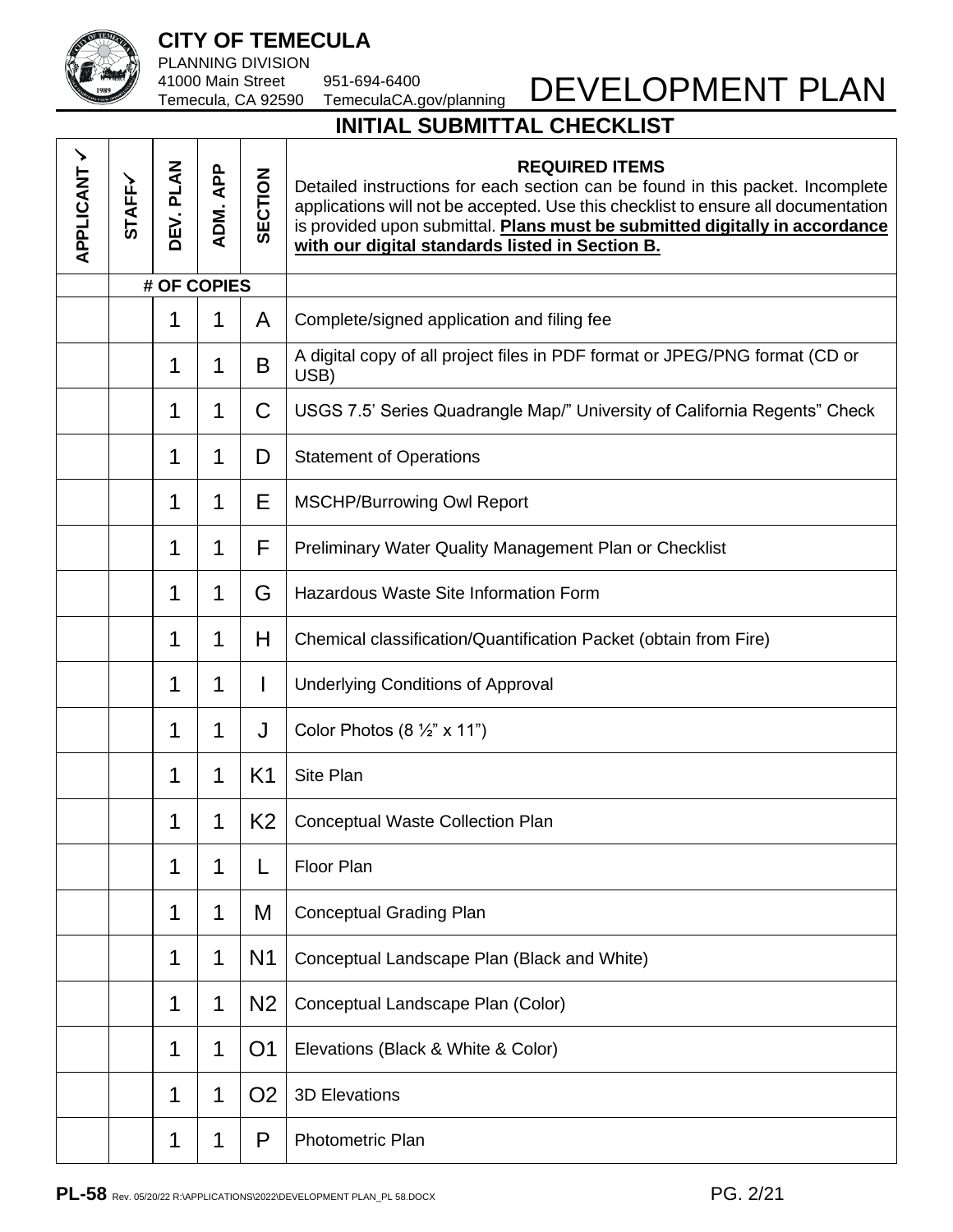

PLANNING DIVISION

41000 Main Street 951-694-6400 Temecula, CA 92590 TemeculaCA.gov/planning

|                                          | 1 | 1 | Q              | <b>Specification Sheet</b>                                                                                                                                                  |  |
|------------------------------------------|---|---|----------------|-----------------------------------------------------------------------------------------------------------------------------------------------------------------------------|--|
|                                          | 1 | 1 | R              | Material Sample Board – Must be received within 24 hours. The application will not<br>be considered complete, and the review period will not begin until this is submitted. |  |
|                                          | 1 | 1 | S              | Preliminary Soils and Geotechnical Report (consult with Public Works) *                                                                                                     |  |
|                                          | 1 | 1 | Τ              | Traffic Study (consult with Public Works)                                                                                                                                   |  |
|                                          | 1 | 1 | U              | Preliminary Title Report (with all referenced documentation)                                                                                                                |  |
|                                          | 1 | 1 | V              | Drainage Study/Analysis (consult with Public Works)                                                                                                                         |  |
|                                          | 1 | 1 | W              | Recorded Map                                                                                                                                                                |  |
|                                          | 1 | 1 | X              | Developer Disclosure Statement                                                                                                                                              |  |
|                                          | 1 | 1 | Y <sub>1</sub> | SB35/Affordable Housing Supplement (consult with Planning)                                                                                                                  |  |
|                                          | 1 | 1 | Y2             | Affordable Housing Overlay Zone (AHOZ) Supplement (consult with Planning)                                                                                                   |  |
| <b>BEFORE SUBMITTING PLEASE REMEMBER</b> |   |   |                |                                                                                                                                                                             |  |

### **Fees:**

Fees will be required to submit your application. Visit TemeculaCA.gov/fees for fee information. Please contact a Planner at 951-694-6400 with any fee related questions. We suggest that you bring an additional check incase your scope of work requires additional fees. Additional fees may be required while your application is being processed (for outside agencies, additional permitting requirements, etc.). **\*NOTE:** Geotechnical study fees will be required after the initial review.

### **Appointment:**

Prior to your submittal, please contact the Community Development Department to schedule an appointment at 951-694-6400.

DEVELOPMENT PLAN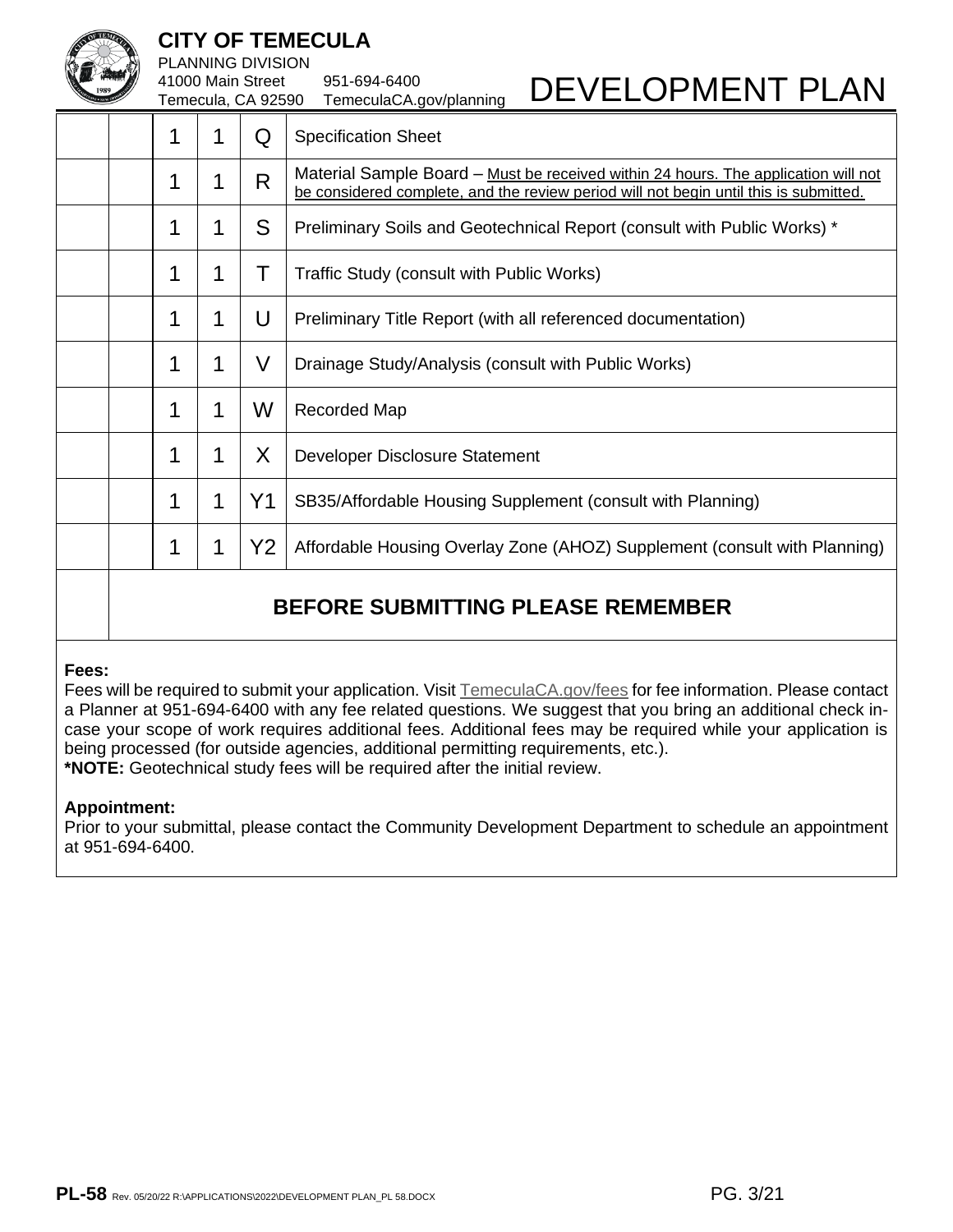PLANNING DIVISION 41000 Main Street 951-694-6400

DEVELOPMENT PLAN

# Temecula, CA 92590 TemeculaCA.gov/planning **PUBLIC HEARING SUBMITTAL REQUIREMENTS**

| APPLICANT | <b>STAFF~</b> | <b>PLAN</b><br>DEV. | ADM. APP       | SECTION        | The following items will be required <b>prior to the public hearing</b> (if applicable).<br>These items are not required for the initial submittal. |
|-----------|---------------|---------------------|----------------|----------------|-----------------------------------------------------------------------------------------------------------------------------------------------------|
|           |               | # OF COPIES         |                |                |                                                                                                                                                     |
|           |               | 1                   | 1              | Z <sub>1</sub> | Public Hearing Information (see Section X1)                                                                                                         |
|           |               | 8                   | $\blacksquare$ | Z <sub>2</sub> | Spiral Bound Color 11" x 17" reductions of all exhibits                                                                                             |
|           |               | 1                   | $\blacksquare$ | Z <sub>3</sub> | Final Color 3D Renderings                                                                                                                           |
|           |               | 5                   | 5              | Z <sub>4</sub> | Full Size Site Plan, Elevations, Floor Plans, Grading Plans, and Landscape<br>Plans Folded to 8 1/2" x 11"                                          |
|           |               | 1                   | 1              | Z5             | Developer Disclosure Statement                                                                                                                      |
|           |               | 1                   | 1              | Z <sub>6</sub> | CD or USB of all project plans and documentation.                                                                                                   |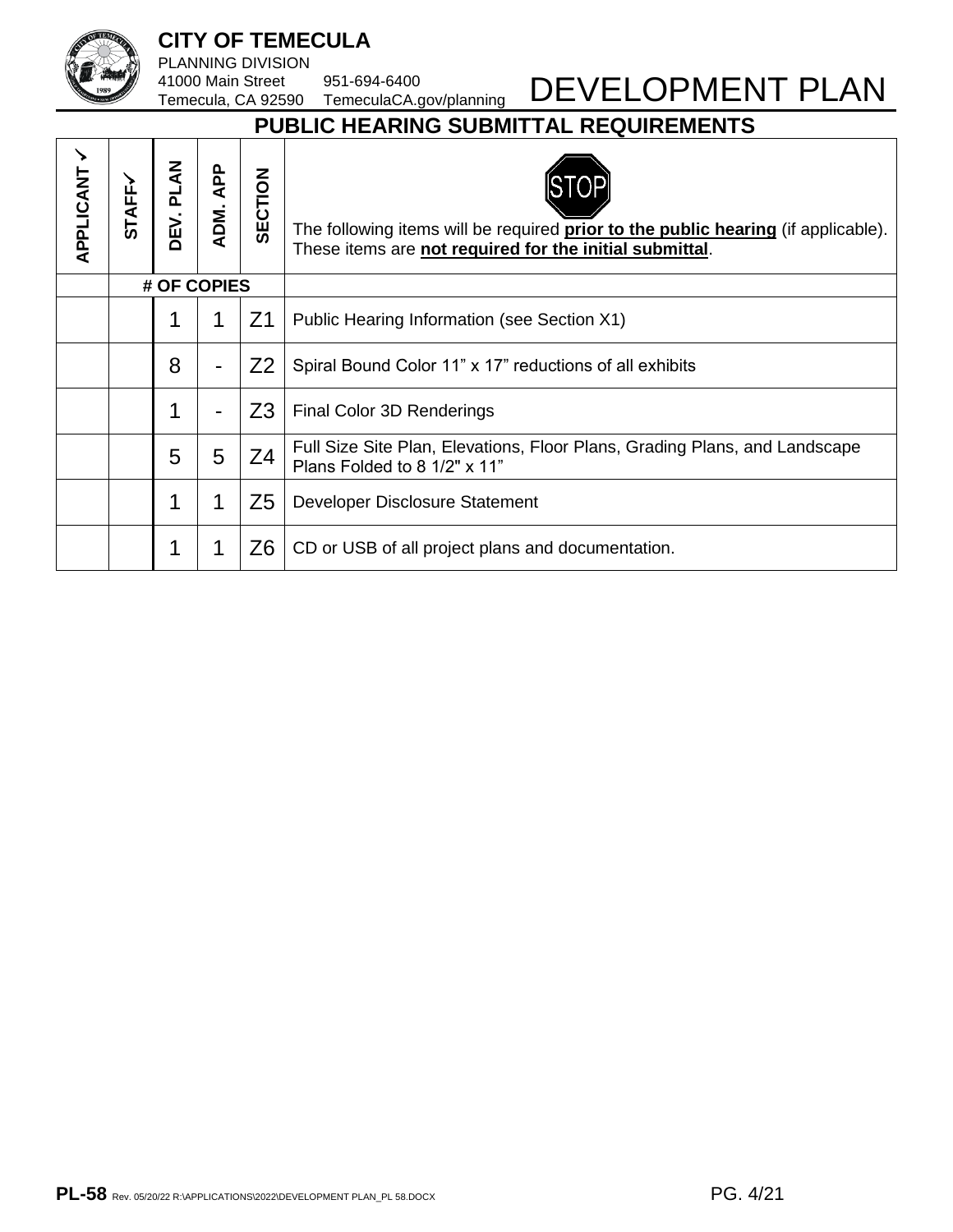### PL-58 Rev. 05/20/22 R:\APPLICATIONS\2022\DEVELOPMENT PLAN\_PL 58.DOCX PG. PG. 5/21

### **PROJECT INFORMATION**

Project Type  $\Box$  Industrial Development  $\Box$  Mixed-use Development  $\Box$  Residential Development

Additional Project Classifications<br>  $\Box$  Under 10,000 SF  $\Box$  Over 10

□ Over 10,000 SF □ Multi-family Residential

### Streamlined Review Request

Affordable Housing/ Affordable Housing Overlay Zone (Admin. Approval) SB-35 (Admin. Approval)

Project Title

Project Description

Street Address(es) General Location Control of the Street Address(es) General Location

Assessor's Parcel No(s)

|                                                                                                                                                | <b>ADDITIONAL PROJECT INFORMATION</b>                                                                   |                                                 |  |  |  |  |
|------------------------------------------------------------------------------------------------------------------------------------------------|---------------------------------------------------------------------------------------------------------|-------------------------------------------------|--|--|--|--|
| Zoning                                                                                                                                         | General Plan                                                                                            | Specific Plan/Planning Area (if applicable)     |  |  |  |  |
| <b>Gross Project Acreage</b>                                                                                                                   | Total Building Square Footage                                                                           | Floor Area Ratio (FAR)                          |  |  |  |  |
| # of Units (residential or mixed-use)                                                                                                          | Density                                                                                                 | # of Buildings                                  |  |  |  |  |
| # of Floors & Building Height                                                                                                                  | # of Parking Spaces                                                                                     | # of Motorcycle Spaces                          |  |  |  |  |
| Landscaped Area (Square Footage)                                                                                                               | Landscaping Lot Coverage                                                                                | <b>Related Case Numbers</b>                     |  |  |  |  |
| $\square$ No<br>$\Box$ Yes                                                                                                                     | Located in Affordable Housing Overlay?  # of Very Low Income Units (0-50% AMI)                          | # of Low Income Units (51-80% AMI)              |  |  |  |  |
| # of Moderate Income Units (81-120% AMI) # of Market Rate Units (120%+ AMI)                                                                    |                                                                                                         | Total # of Affordable Units (below market rate) |  |  |  |  |
| Is the projected located within a MSCHP criteria cell?<br>Is the projected located within possible Burrowing Owl habitat? $\Box$ Yes $\Box$ No | Visit TemeculaCA.gov/MSHCP to determine the answers to the following questions:<br>$\Box$ Yes $\Box$ No |                                                 |  |  |  |  |

Please attach a copy of the above report to this application (Section E)

### **FOR STAFF USE**

**PLANNING APP. NO. DATE STAMP REC'D BY**



# DEVELOPMENT PLAN

## Temecula, CA 92590 TemeculaCA.gov/planning **SECTION A DEVELOPMENT PLAN APPLICATION**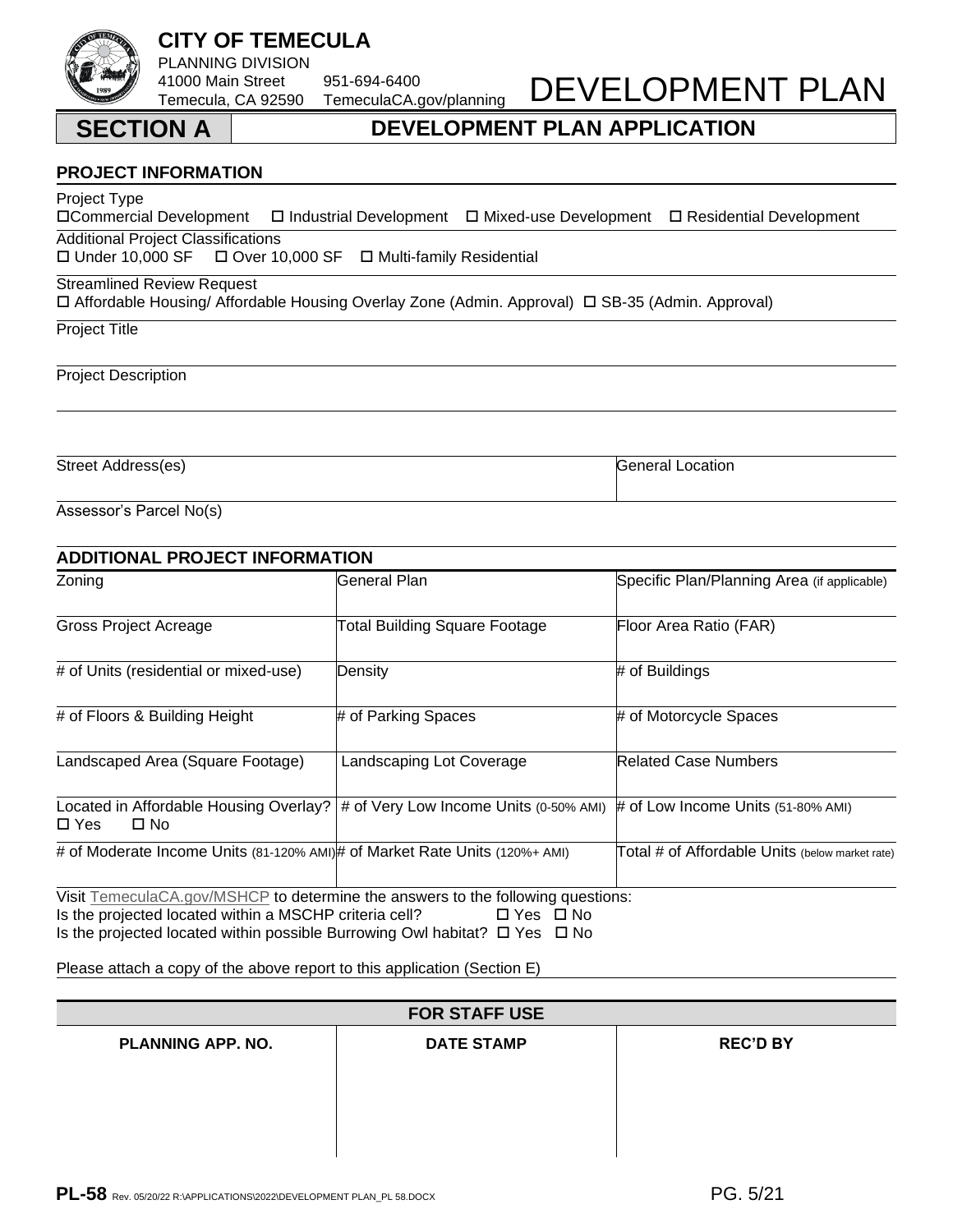### **APPLICANT/REPRESENTATIVE**

| First<br>Name | Middle<br>Name | _ast |
|---------------|----------------|------|
|               |                |      |

### Street Address

| City | -- | าเ<br>___ |
|------|----|-----------|
|      |    |           |

E-mail

| <b>PROPERTY OWNER</b> |                |      |
|-----------------------|----------------|------|
| <b>First Name</b>     | Middle<br>Name | Last |

### Street Address

| City |  |  |  |
|------|--|--|--|
|------|--|--|--|

E-mail

### **SIGNATURES AND CERTIFICATIONS**

I certify that all filing requirements have been satisfied for my application. I further understand that an incomplete application cannot be accepted for processing.

| <b>Applicant's Signature</b> | <b>Date</b> |
|------------------------------|-------------|
| ╼                            |             |

I certify under the penalty of the laws of the State of California that I am the property owner of the property that is the subject matter of this application, and I am authorizing to and hereby do consent to the filing of this application and acknowledge that the final approval by the City of Temecula, if any, may result in restrictions, limitations and construction obligations being imposed on this real property.

| <b>Owner's First Name (Printed)</b>     | <b>Owner's Last Name</b> |
|-----------------------------------------|--------------------------|
| <b>Owner/Authorized Agent Signature</b> | Date                     |

### **NOTE**

**Written authorization from the legal property owner is required.** An authorized agent for the owner must attach a notarized letter of authorization from the legal property owner.

**Multiple parcels** will require authorization from each property owner.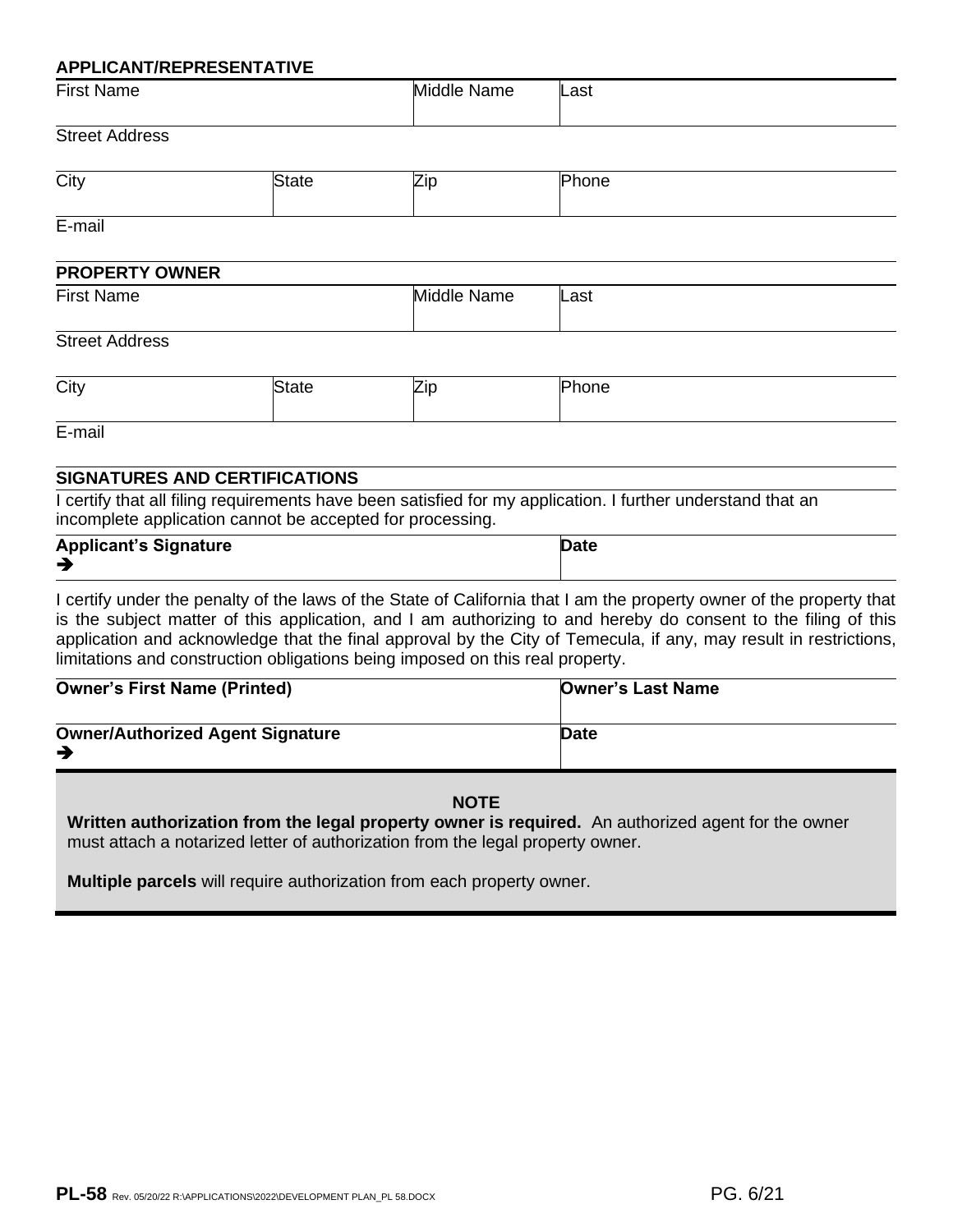# **SECTION B DIGITAL COPY**

Provide a digital copy (PDF) of all project files. All PDF files must follow the digital requirements found in our Digital Submittal Requirements (CD3) which can be downloaded at TemeculaCA.gov/CD3.

# **SECTION C USGS MAP & UC REGENTS CHECK**

 Provide a United States Geological Survey (USGS) 7.5' map (available at https://store.usgs.gov/map[locator\) f](https://store.usgs.gov/map-locator)or the area that includes the proposed project site.

 Provide a \$60.00 check made payable to "University of California Regents" (in the memo line please put "Eastern Information Center")

# **SECTION D STATEMENT OF OPERATIONS**

Provide a written Statement of Operations outlining your proposed use and business the Statement of Operations shall include:

- Title the Statement of Operations, "Section D: Statement of Operations"
- Include a date on the Statement of Operations
- $\Box$  A detailed description of the proposed business operations
- Hours and days of operation
- n Number of employees
- **Proposed private security (if required)**
- □ Estimated number of customers
- Total number of parking spaces
- Indicate if food will be served
- Indicate if alcohol will be served
- $\Box$  Indicate if live entertainment will be provided

# **SECTION E MSHCP INFO**

Visit [TemeculaCA.gov/MSHCP.](https://temeculaca.gov/MSHCP) On that page, click on the report generator. Use the property's Assessors' Parcel Number (APN) to generate a report. Attach a copy of that report to this application.

# **SECTION F PRELIMINARY WQMP**

State and regional water quality permits require the completion of applicable water quality documents. A preliminary Water Quality Management Plan (WQMP) will be required upon submittal. Incomplete WQMP documents will not be accepted. WQMP requirements are outlined [at TemeculaCA.gov/WQMP.](https://store.usgs.gov/map-locator) If you have additional questions, please contact Public Works at 951-694-6400.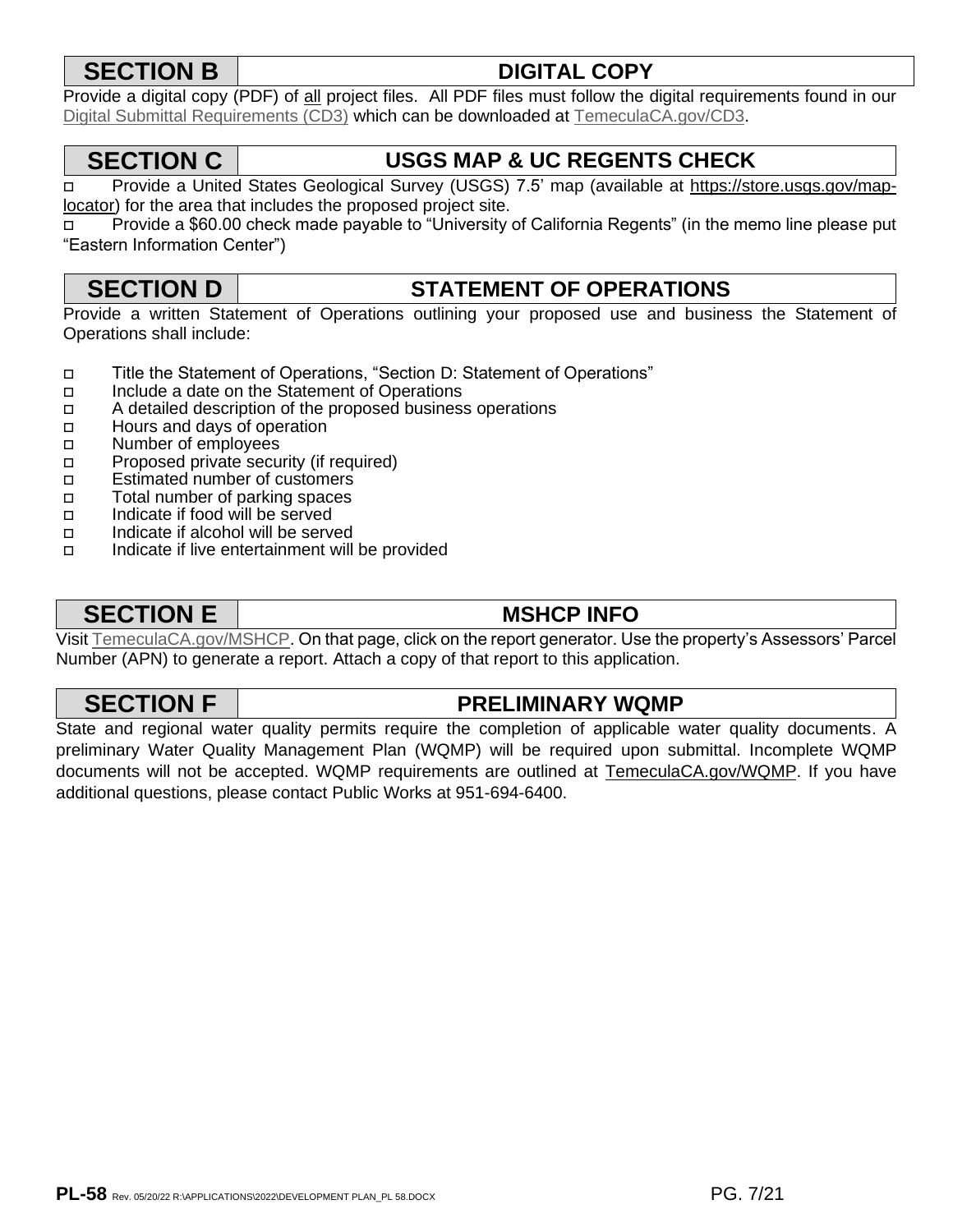# **SECTION G HAZARDOUS WASTE INFORMATION**

Government Code Section 65962.5, which became effective July 1, 1987, requires the applicant for any development project to consult specified State-prepared lists of hazardous waste sites and submit a signed statement to the local agency indicating whether the project is located [on or near an identified site](http://www.temeculaca.gov/WQMP). Under the statute, no application shall be accepted without this signed statement.

### **PART A – REGIONAL WATER QUALITY CONTROL BOARD HAZARDOUS WASTE SITES**

Determine if your project is within a one-mile radius of a hazardous waste site.

- 1. Visit **geotracker.waterboards.ca.gov**
- 2. Enter [your project address](http://geotracker.waterboards.ca.gov/)
- 3. Enter a buffer (radius) of 5,280 feet (one mile)
- 4. Print the map and attach it.
- **5.** Is the project within a one-mile radius of an identified hazardous waste site? Yes  $\Box$  No  $\Box$

### REGIONAL WATER QUALITY CONTROL BOARD HAZARDOUS WASTE SITES

### **PART B – PUBLIC WELL PROXIMITY**

Determine if your project is within a one-mile radius of a public well site.

- 1. Visit **http://geotracker.waterboards.ca.gov/gama**
- 2. Enter [your project address](http://geotracker.waterboards.ca.gov/gama)
- 3. Enter a buffer (radius) of 5,280 feet (one mile)
- 4. Print the map and attach it.

### **5.** Is the project within a one-mile radius of an identified public well? Yes  $\Box$  No  $\Box$

I (we) certify that I (we) have investigated and completed this hazardous waste site form, and that my (our) answers are true and correct to the best of my (our) knowledge.

| Owner/Representative | Date |
|----------------------|------|
|----------------------|------|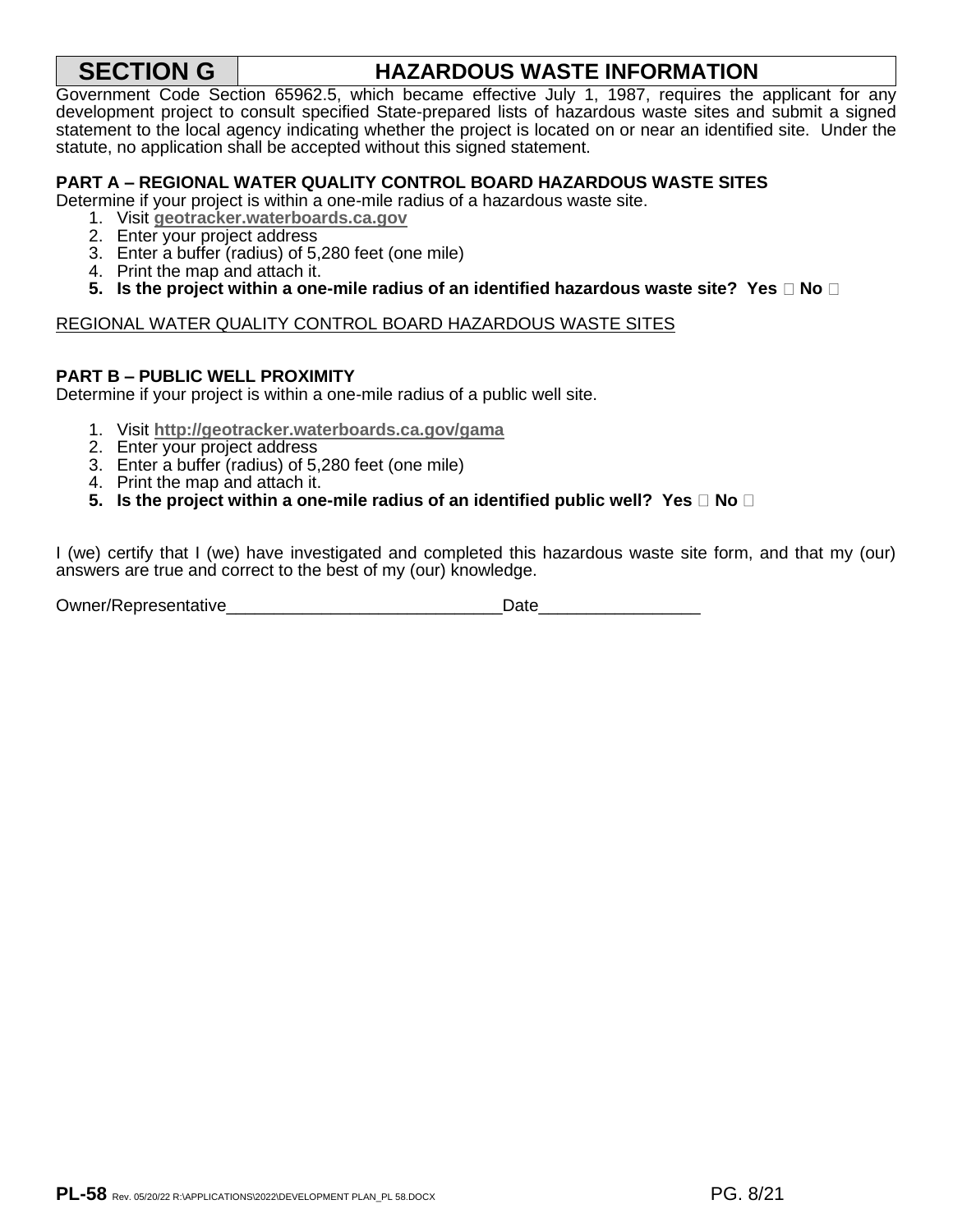# **SECTION H CHEMICAL CLASSIFICATION/QUANTIFICATION PACKET**

Provide a chemical classification/quantification packet. Consult with the Temecula Fire Department to see if this requirement is applicable to your project.

Website: TemeculaCA.gov/fireprevention

Phone: 951-694-6405

# **SECTION I UNDERLYING CONDITIONS OF APPROVAL**

Provide a copy of the underlying Conditions of Approval. If original copies are needed, please submit records request online at [TemeculaCA.gov/records](https://temeculaca.gov/records)

# **SECTION J COLOR PHOTOS**

Provide 8 1/2" x 11" color photos from the interior of the site looking north, south, east, and west with the directions labeled on each photo. Additionally, provide photos of the project site from all off-site directions.

# **SECTION K1 SITE PLAN**

# **PLAN PREPARATIONS & GUIDELINES**

All plans shall be drawn on uniform sheets no less than 24" X 36" (or as approved by the Community Development Department). Each complete set consisting of the site plan, floor plan/roof plan, proposed structure elevations, conceptual landscape plan, photometric plan, and conceptual grading plan should be submitted in accordance with our digital submittal requirements. All plans shall be clear, legible, and accurately scaled. The site plan, landscape plan and grading plan should all be at the same scale and shall be consistent with each other.

On large scale drawings, 1"=20', or larger, it will generally be desirable to include the conceptual grading of the site on the site plan in lieu of a separate drawing. For larger, more complicated sites drawn at a smaller scale (i.e., 1"=40'), a separate conceptual grading plan should be submitted.

### *Scale: Engineering scale not to exceed 1"=40'.*

The following information shall be included on the plan:

- □ Name, address, phone (with extensions), and e-mail for the following:
	- o Applicant
	- o Architect
	- o Engineer(s)
	- o Property Owner
	- o Landscape Architect
- Graphic scale (with bar scale) and north arrow
- Vicinity map
- Existing property lines in bold and label all dimensions (metes and bounds)
- Location and dimensions of all existing and proposed easements (with record reference)
- □ Proposed lot lines and dimensions, if applicable
- $\Box$  Delineate and label the minimum setbacks from all property lines
- □ Location and dimension of all existing and proposed structures, including building setbacks
- Location and dimension of all landscaping and pedestrian walkways (shaded)
- Location and typical dimension of drive aisles, loading zones and parking stalls
- □ Location of existing and proposed onsite fuel tanks<br>□ Location and dimensions of all trash enclosure(s) (i
- Location and dimensions of all trash enclosure(s) (interior and exterior dimensions)
- $\Box$  Location of monument sign(s) (existing and proposed)
- $\Box$  Identify all utility locations
	- Water meters
	- Electrical boxes
	- □ Cable boxes
	- Phone boxes
	- □ HVAC (if not located on the roof)
	- □ Photovoltaic systems (if not mounted on the building's roof)
	- Mailbox locations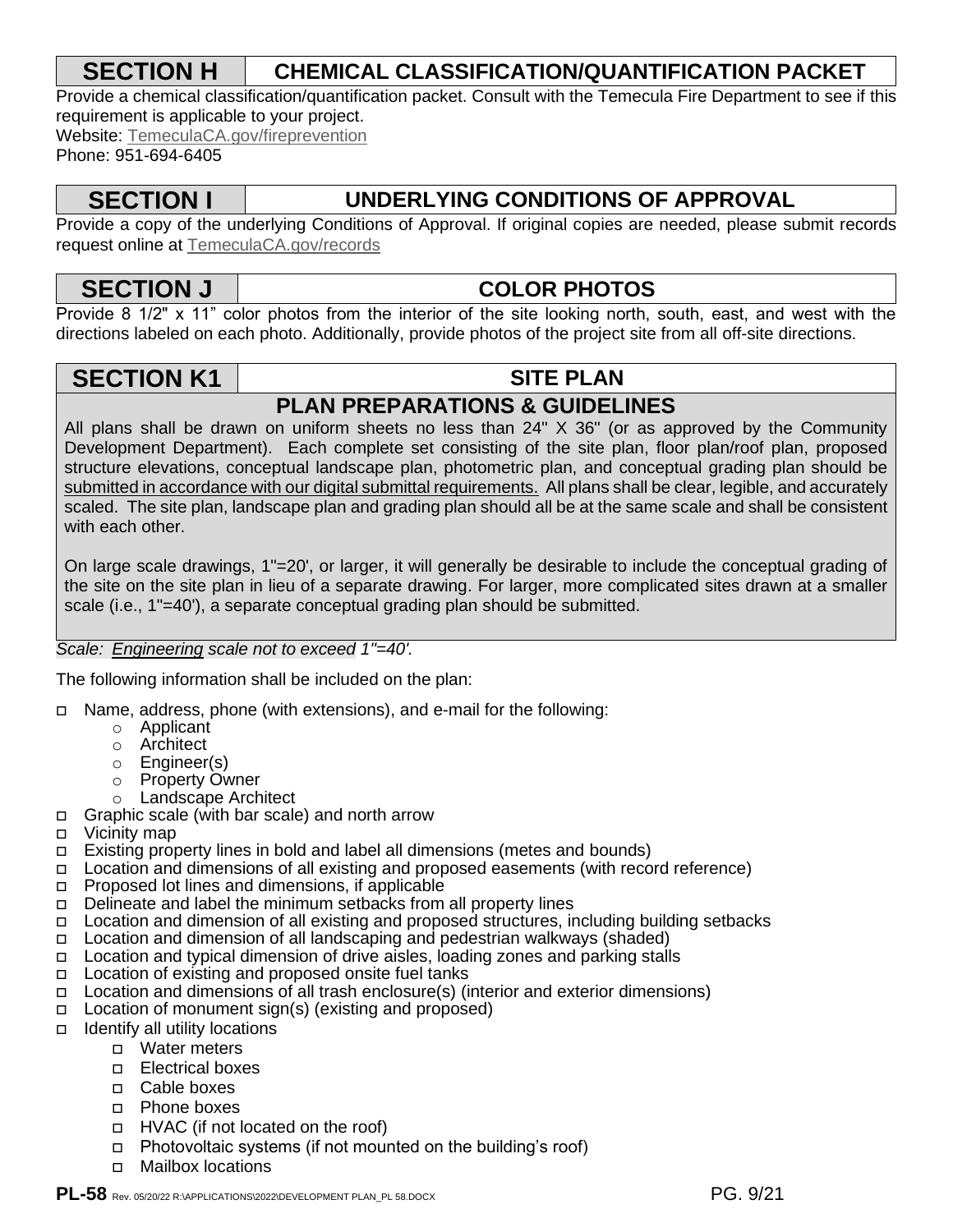- Parcel pick-up locations (rooms or automated pick-up boxes)
- □ Trash Locations (enclosures or interior)
- $\Box$  All proposed public improvements, including cross sections
- □ Location, type and height of all streets, parking, and pedestrian lights
- Location of existing or proposed fire hydrants within 500 feet of project site
- Location of existing or proposed Fire Department connections (within 50 feet of a public hydrant and 40 feet away from the building
- □ Location of existing or proposed Post Indicator Valve
- □ Double detector check valves for fire line locations
- □ Gate locations
- $\Box$  Illuminated property map locations
- Label interior and exterior turning radius dimensions at entries and drive aisles for emergency vehicle access (minimum interior  $-37$  feet; exterior  $-56$  feet; wheel cuts  $-50$  feet)
- Location and dimension of all walls and fences
- Location of all structures, driveways, parking areas, trees and adjoining property lines within 50 feet of the perimeter of the subject property
- Zoning and existing land use of adjacent parcels
- □ Phasing of the project (if proposed)
- Americans with Disabilities Act (ADA) accessible routes to:
	- o Entrances
	- o Public rights-of-way
	- o Trash Enclosures
	- o Parking Spaces
	- o Electric vehicle charging spaces (proposed or future)
- Location of all existing and proposed streetlights (indicate any to be relocated)
- □ Name of utility purveyors
- Date Site Plan prepared

### Data table **must be** formatted in the following order:

### **LOCATION**

- Assessor's Parcel Number
- □ Street Address (if available)
- Legal description of the property. (i.e., Tract / Parcel Map and Lot(s)/parcel(s))

### **GENERAL PLAN & ZONING**

- □ Zoning designation
- □ General Plan designation
- □ Specific Plan area (if applicable)
- Existing land use/proposed land use

### **DENSITY (Residential/Mixed-Use Only)**

- □ Proposed Dwelling Units Per Acre (residential)
- □ Permitted Dwelling Units Per Acre

### **LOT DATA**

| П<br>$\Box$<br>$\Box$ | <b>Total Gross Area:</b><br>Total Net Area:<br><b>Total Building Area:</b>                                                  | square feet<br>square feet<br>square feet          | acres<br>acres<br><b>FAR</b>                        |
|-----------------------|-----------------------------------------------------------------------------------------------------------------------------|----------------------------------------------------|-----------------------------------------------------|
| о                     | Floor Area Ratio(s)                                                                                                         |                                                    |                                                     |
| $\Box$                | Lot coverage:<br>Building area<br>$\circ$<br>Parking area<br>$\circ$<br>Landscaping area<br>$\circ$<br>Hardscape<br>$\circ$ | <b>Square Feet</b><br>s.f.<br>s.f.<br>s.f.<br>s.f. | Percentage<br>$\frac{1}{2}$<br>$\%$<br>$\%$<br>$\%$ |
| <b>PARKING</b>        |                                                                                                                             |                                                    |                                                     |
| □                     | Parking:                                                                                                                    | Spaces Required                                    | <b>Spaces Provided</b>                              |
|                       | Ratio/square foot of use(s)<br>$\circ$                                                                                      | spaces                                             | spaces                                              |
|                       | Number of ADA spaces<br>$\circ$                                                                                             | spaces                                             | spaces                                              |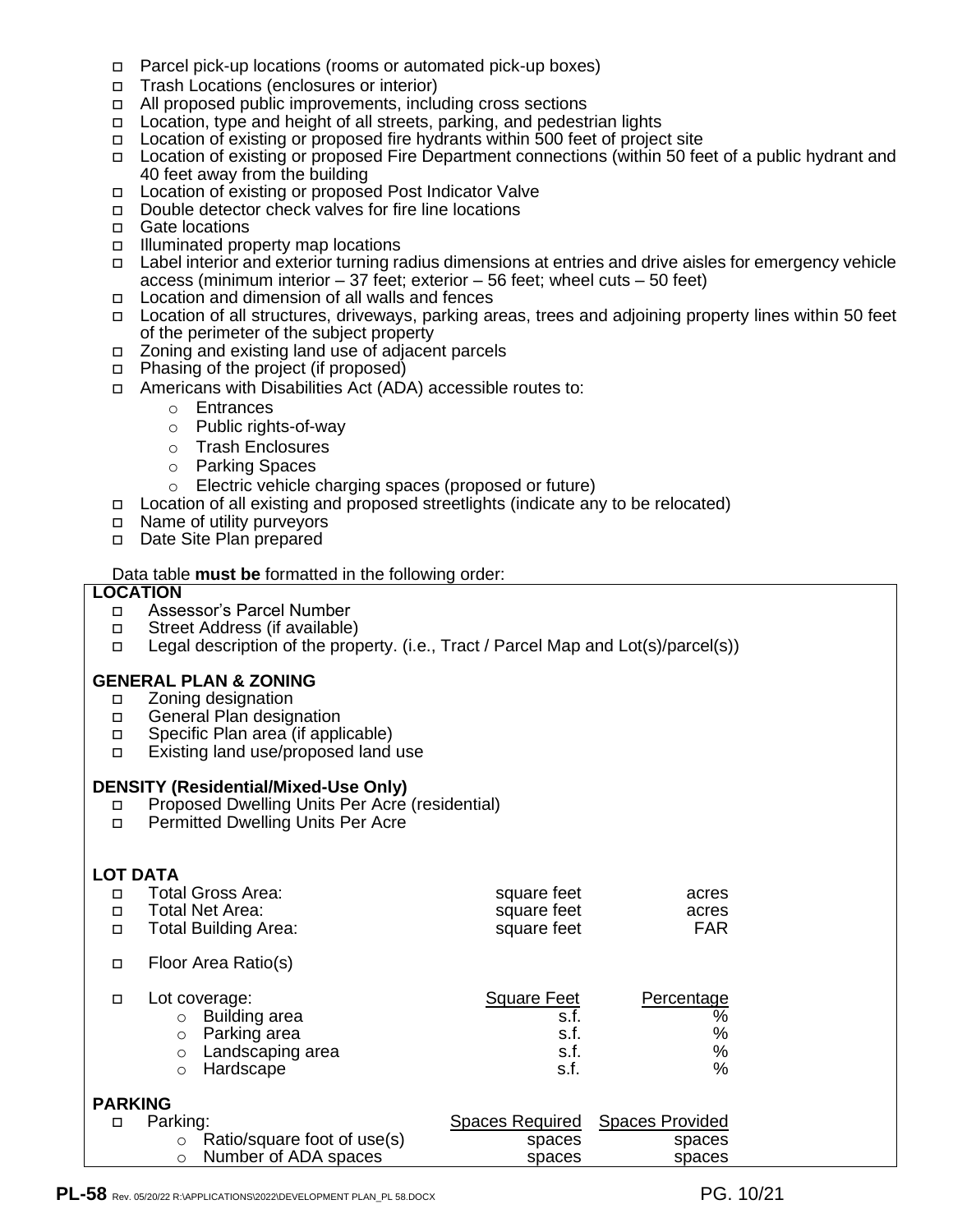| $\circ$                     | <b>Motorcycle Parking</b>            | spaces                                              | spaces           |
|-----------------------------|--------------------------------------|-----------------------------------------------------|------------------|
|                             | <b>Total Parking</b>                 | spaces                                              | spaces           |
| <b>BICYCLE</b><br>Bicycles: | Short-term<br>○ Long-term (enclosed) | Spaces Required Spaces Provided<br>spaces<br>spaces | spaces<br>spaces |

### **OTHER**

- □ Occupancy classification (per California Building Code)
- Type of construction (per California Building Code)
- $\Box$  Indicate if building has fire sprinklers and/or alarm
- □ Number of stories
- Height of building (as measured from the pre-existing grade, finished grade or floor protection elevation, whichever is lowest to highest point on roof)
- □ Solar kilowatts (if applicable)

# **SECTION K2 CONCEPTUAL WASTE COLLECTION PLAN**

Multifamily residential projects that are requesting individual trash storage bins for each unit must provide a conceptual waste collection plan. The plan shall include:

- □ Trash Locations (consult with Planning staff)
	- o **Three** trash carts must be accommodated (each cart requires the following dimensions 75"H X 26" W X 33"D).
	- $\circ$  The designated interior trash cart storage must be in addition to the required garage/parking space requirements (garage spaces require 20' x 20' areas with no obstructions)
	- o Projects shall also identify designed trash cart pick-up areas
		- Trash cart pick-up areas shall not be in required parking areas (public or private), drive aisles, or driveways.
	- $\circ$  Required guest spaces must be maintained during trash pick-up times and cannot be utilized as trash loading/unloading areas.

# **SECTION L FLOOR PLAN**

*Scale: The scale used on the floor plans shall be no less than 1/4" per foot. Plans must be fully dimensioned. Large projects shall be no less than 1/8" per foot with 1/4" per foot details). The Floor plans shall illustrate all proposed (and existing, if applicable) buildings and structures. The following information shall be included on the plans:*

- □ Proposed use for each room
- □ Proposed square footage for each room
- Clearly label, dimension, and identify:
	- o Restrooms
	- o Exits
	- o Doors
	- o Hallways
	- o Corridors
	- o Mezzanines (proposed or future)
	- o Elevators
	- o Patio
	- o Stairs
	- o Fire sprinkler riser room
	- o Fire alarm control panel
	- o Location of Knox Box
	- o Location of Fire Department connection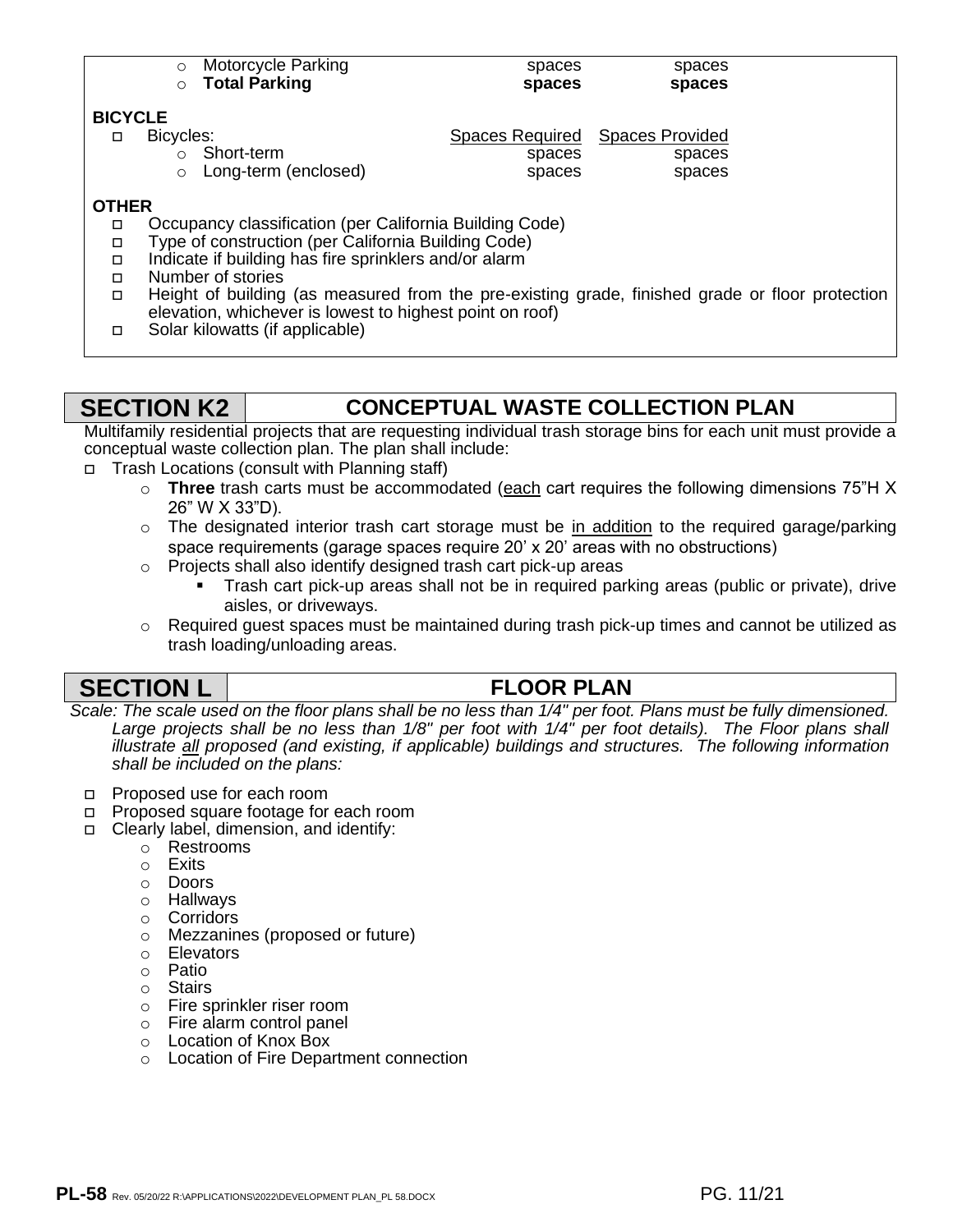# **SECTION M CONCEPTUAL GRADING PLAN**

*Scale: Engineering scale not to exceed 1"=40'.*

On large scale drawings, 1"=20', or larger it will generally be desirable to include the conceptual grading of the site on the site plan in lieu of a separate drawing. For larger, more complicated sites drawn at a smaller scale (i.e., 1"=40'), a separate conceptual grading plan should be submitted. A Registered Civil Engineer shall prepare grading plans.

The following information shall be included on the plan:

- Label the plans, "Conceptual Grading Plan"
- □ Title Block
	- o Name, address, and phone and fax number, of applicant, owner, and engineer
- □ Legend, north arrow, bar and graphic scale, vicinity map
- Data Table
	- o Assessor's Parcel Number(s)
	- o Project Name
	- $\circ$  Legal description (i.e., Tract/Parcel Map and lot(s)/parcel (s))
	- o Approximate earthwork quantities (CY)
	- o Date and Source of Topography (should be current)
- Metes and bounds (i.e., bearing and distance)
- Location and dimensions of all existing and proposed easements
- Existing topography, proposed grades, and natural features to 50 feet from the perimeter of the subject property at minimum two-foot contour intervals
- All slopes greater than 2:1 must be clearly labeled
- $\Box$  Limits of FEMA floodplains and floodways (if applicable)
- Delineation of special hazard zones (i.e., earthquake faults and liquefaction zones)
- □ Proposed grading, structures, curbs, retaining and /or sound walls (top and footing elevations), gutters, pavement, walks, swales, mounding, slopes, open space, trails, etc.) per the appropriate City standards □ Pad and finished floor elevations
- Location and dimension of all proposed public improvements, including cross sections
- Locations of existing public and proposed utilities (including sewer and water)
- □ Cross-sections at all property lines
- Driveway, street slopes and surfaces in plan view and cross section
- Drainage and flood control facilities, including size and type
- Americans with Disabilities Act (ADA) accessible routes to:
	- o Entrances
	- o Public rights-of-way
	- o Trash Enclosures
	- o Parking Spaces
	- o Electric vehicle charging spaces (proposed or future)
- □ Cut and fill daylight lines
- □ Erosion and Sediment Control Plan
- Water Quality Management Plan DMA Map

# **SECTION N1 CONCEPTUAL LANDSCAPE PLAN (BLACK & WHITE)**

### Scale: *Engineering scale not to exceed 1"=40'*.

The following information shall be included on the plan:

- Name, address, e-mail and phone number of applicant, architect, engineer and/or landscape architect.
- Label the plans with the project title and "Conceptual Landscape Plan"
- For initial submittals, add to bottom right-hand corner of title blocks the APN, PAXX-XXXX (this will be replaced with the actual number for future submittals), date printed and submittal # (vertical view).
- **Project acreage**
- □ Landscaping square footage
- □ Landscaping percentage of total lot
- □ Graphic scale and north arrow.
- Location of all proposed buildings, paved surfaces, transformer and other utility connections, walls/fences, curbs, and sidewalks.
- □ Roof outlines including eave overhang.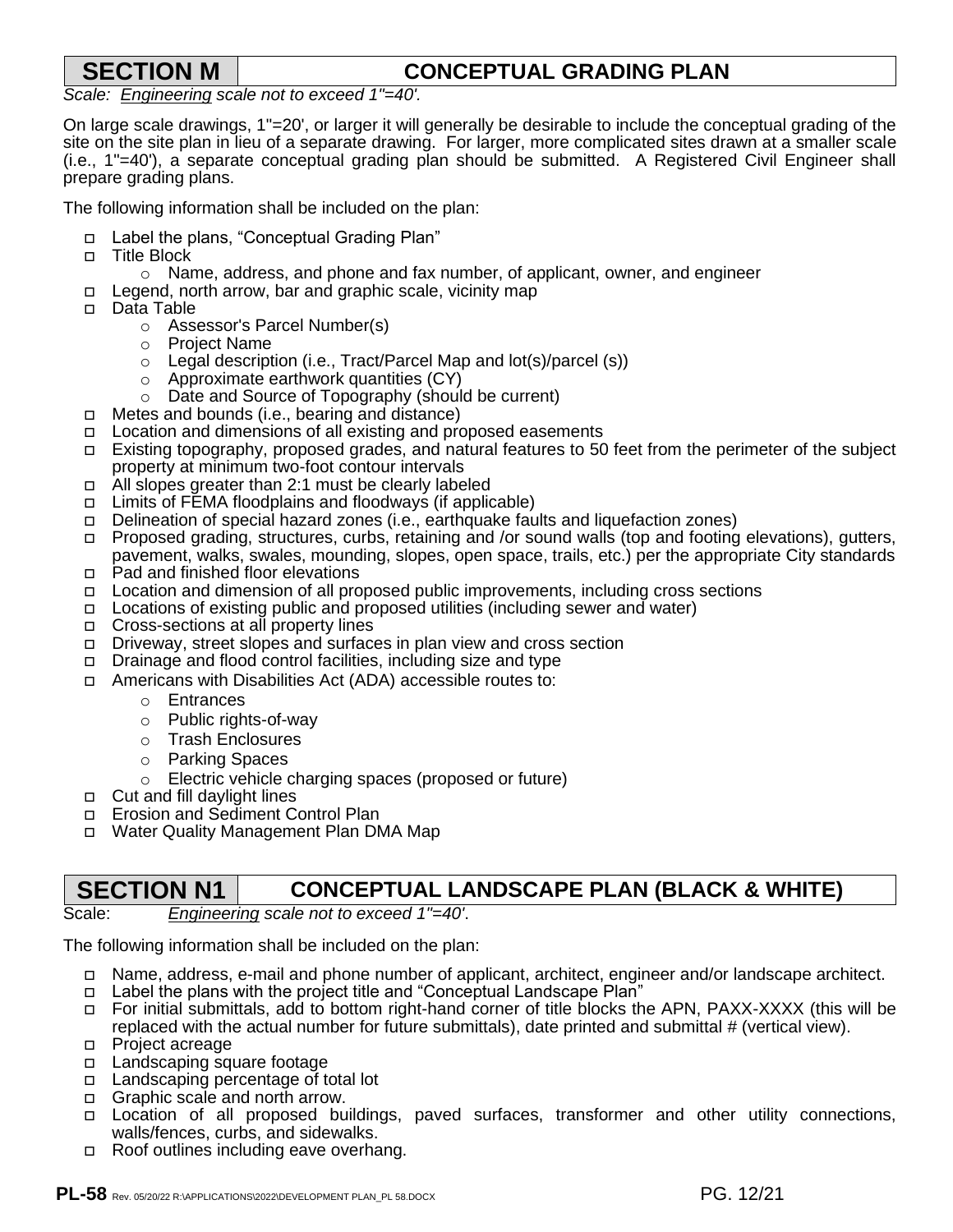- Location, size and identification of all existing and proposed plant material, trees, shrubs, and groundcover. Note on plans what is to happen to all existing plantings.
- A planting legend that identifies plant varieties (botanical and common names), sizes, quantities, and spacing.
- $\Box$  Location and elevation of mounding, if proposed.
- □ Graphically indicate all slopes, which equal or exceed 3:1.
- □ Graphically indicate all vehicle sight lines.
- $\Box$  Describe the type of [irrigation system to be implemented](http://www.clerkoftheboard.co.riverside.ca.us/ords/600/655.htm) (generally).

# **SECTION N2 CONCEPTUAL LANDSCAPE PLAN (COLOR)**

Provide a colored version of the conceptual landscape plan described in Section N1.

# **SECTION O1 PROPOSED ELEVATIONS**

Scale: No less than  $1/4$ " (large projects no less than  $1/8$ " with  $1/4$ " details).

Illustrative building elevations showing all sides of proposed (and existing, if applicable) buildings and structures. Include cross-section(s) of building(s) with proposed grades.

The following information shall be included on the plans:

- Name, address, and phone number, of the applicant, architect and/or engineer.
- □ Materials and color schemes.
- □ Location of building address and signs.
- Shading, as applicable, to give the elevations some graphic dimension.
- □ Roof top mechanical equipment screens.
- A schedule for colors and materials (which corresponds to the color and material board) and specific location of their use.
- □ Height of buildings with dimensions

Illustrative building elevations showing all sides of proposed (and existing, if applicable) buildings and structures. Include cross-section(s) of building(s) with proposed grades. Colors used on the color elevations shall match those used on the material sample board (See Section J) to the greatest extent possible to give the most accurate representation. Colored elevations are to be void of landscaping to clearly demonstrate the aesthetic impact the building(s) will create. In addition to colored elevations, colored renderings may be submitted with landscaping, however, the landscaping must conform to the planting materials indicated on the landscape plan.

# **SECTION 02 PROPOSED 3D PERSPECTIVE**

The 3-D color perspective rendering may be submitted as an electronic version in JPEG or PDF format or as a virtual tour (in a format capable of being incorporated into Microsoft PowerPoint and compatible with existing software of the Planning Department). The intent is to illustrate the impact that the proposed building will have on its surroundings and neighboring buildings. The proposed building image shall be superimposed into its site area and provide a 360-degree 3-D illustration of the proposed building and the existing surroundings within a radius of 300 feet. Four views will be required from the north, south, east, and west perspective to illustrate the impact the proposed building will have as it relates to its location.

# **SECTION P PHOTOMETRIC PLAN**

Please provide a plan that meets the following minimum requirements:

- □ Compliance with the Riverside County Ordinance No. 655 (Palomar Lighting Ordinance)
- $\Box$  A minimum of one (1) foot-candle of illumination throughout the entire onsite parking area
- $\Box$  A minimum of two (2) foot-candles of illumination at entrances
- □ Lighting fixtures that complement the architecture of the building
- □ All LED fixtures shall have a color rendition of 3,000 kelvins (3,000K) or lower (Note: If within Zone A of the Palomar Observatory, please consult with Planning staff)
- □ All exterior fixtures shall be fully shielded

Dark Sky Friendly Fixtures can be found at darksky.org/fsa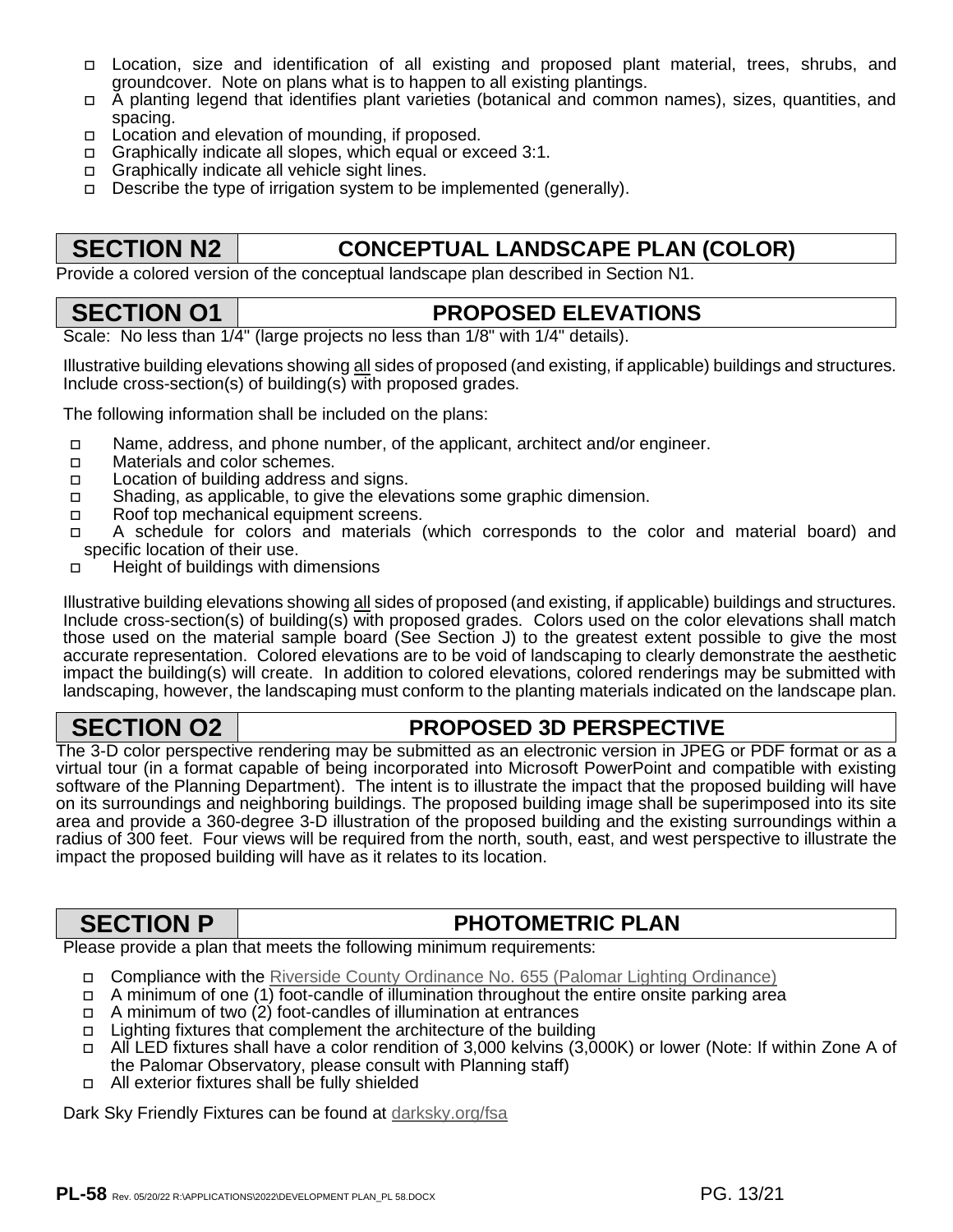# **SECTION Q SPECIFICATION SHEETS**

### **Residential Projects**

- □ Bike racks/lockers
- □ Block walls, metal fencing, retaining walls, etc....
- [Lights \(streetlights, co](http://www.temeculaca.gov/374)mmon area lights, pedestrian lights, garage lights, and patio lights). All lights shall be 3,000K or below and dark sky friendly)
- Garage doors (enhanced)
- Mailboxes/parcel lockers
- Pavement materials (enhanced materials such as pavers, bricks, etc.…)
- □ Playground or other outdoor amenities
- $\Box$  If colored window frames are used, specification sheets shall be provided demonstrating the availability of the colored window frames

### **Commercial Projects**

- □ Bike racks/lockers
- □ Block walls, metal fencing, retaining walls, etc....
- Lights (streetlights, common area lights, wall packs, and pedestrian lights). All lights shall be 3,000K or below and dark sky friendly.
- **Employee break area amenities**
- Pavement materials (enhanced materials such as pavers, bricks, etc.…)

# **SECTION R** I MATERIAL SAMPLE BOARD

Size: No larger than 8 1/2"x11". An 8 1/2"x11" photo of the board shall also be provided for the file. The material sample board is intended to provide a fair representation of the major exterior materials to be used on the project together with colors and stains. The color and material board shall be used in conjunction with the schedule on the elevations to determine the specific location and use of colors and materials. The board should be of rigid material (cardboard or foam board, not wood) and have small samples or photographs of the materials. Color samples should be accompanied with manufacturer's name and identification number and should correspond to the materials. Each board should have project name, project address (or other geographic description). Material boards can be returned after final inspection of the project.

# **SECTION S PRELIMINARY TITLE**

A digital copy of the preliminary title report shall be provided with **all** references supporting documents.

# **SECTION T PRELIMINARY SOILS AND GEOTECHNICAL REPORT**

Please provide a Soils and Geotechnical Report. **Note: Separate fees will be required after the initial review.** Consult with the Temecula Public Works Department to see if this is applicable to your project. Phone: 951-694-6405 Website: TemeculaCA.gov/374

# **SECTION U** RECORDED MAP

Provide a copy of the Recorded Map.

# **SECTION V DEVELOPER DISCLOSURE STATEMENT**

Provide a completed Developer Disclosure Statement. The Developer Disclosure Statement can be found at the end of this packet.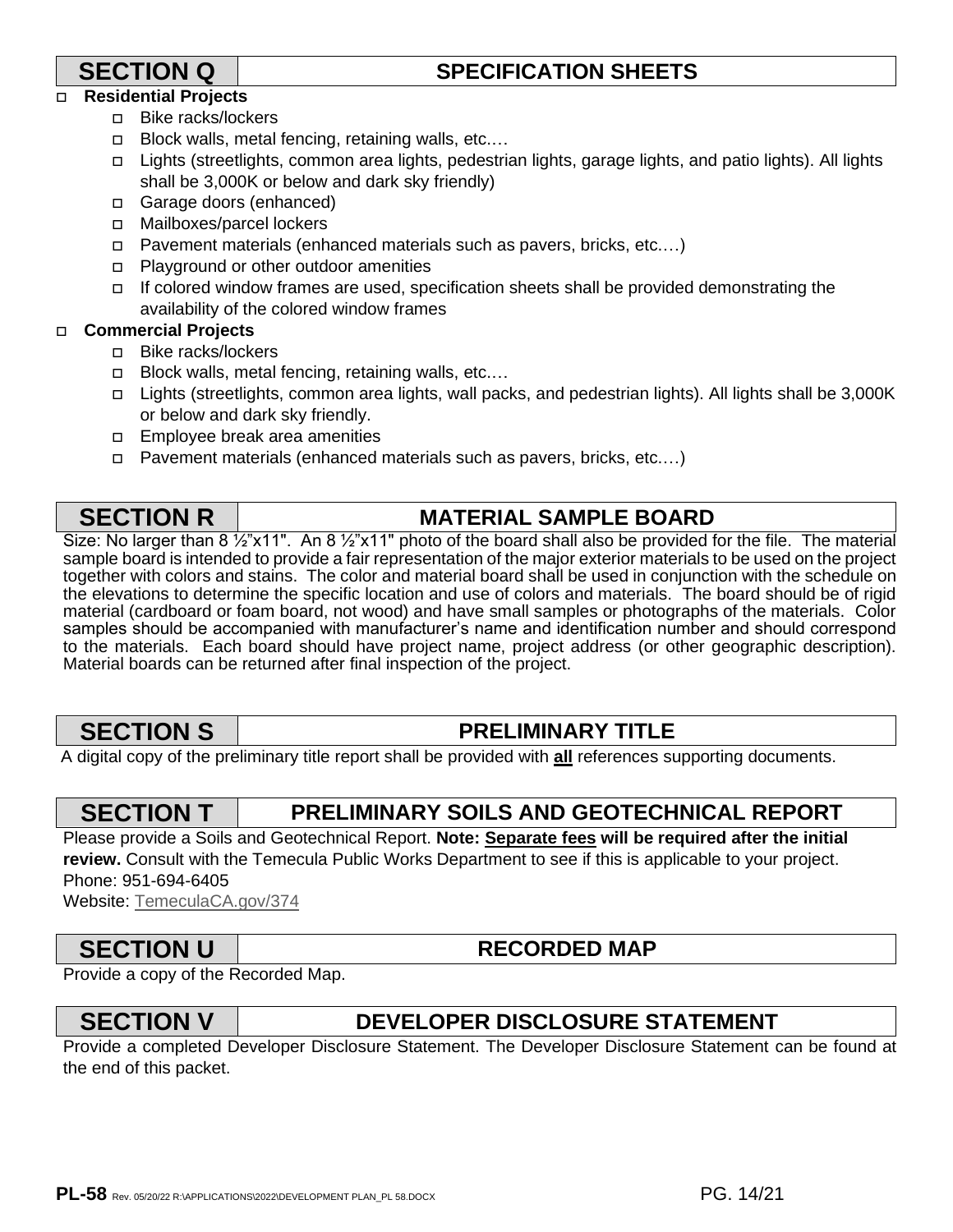# **SECTION W** | REQUESTED CONCESSIONS

This section **only** applies to affordable housing projects that are seeking concessions. Provide a **detailed** list of **all** requested concessions. Also provide **detailed** justification for the concessions and why the concessions are necessary to make the project viable. An incomplete list of concessions and corresponding justifications will make the application incomplete.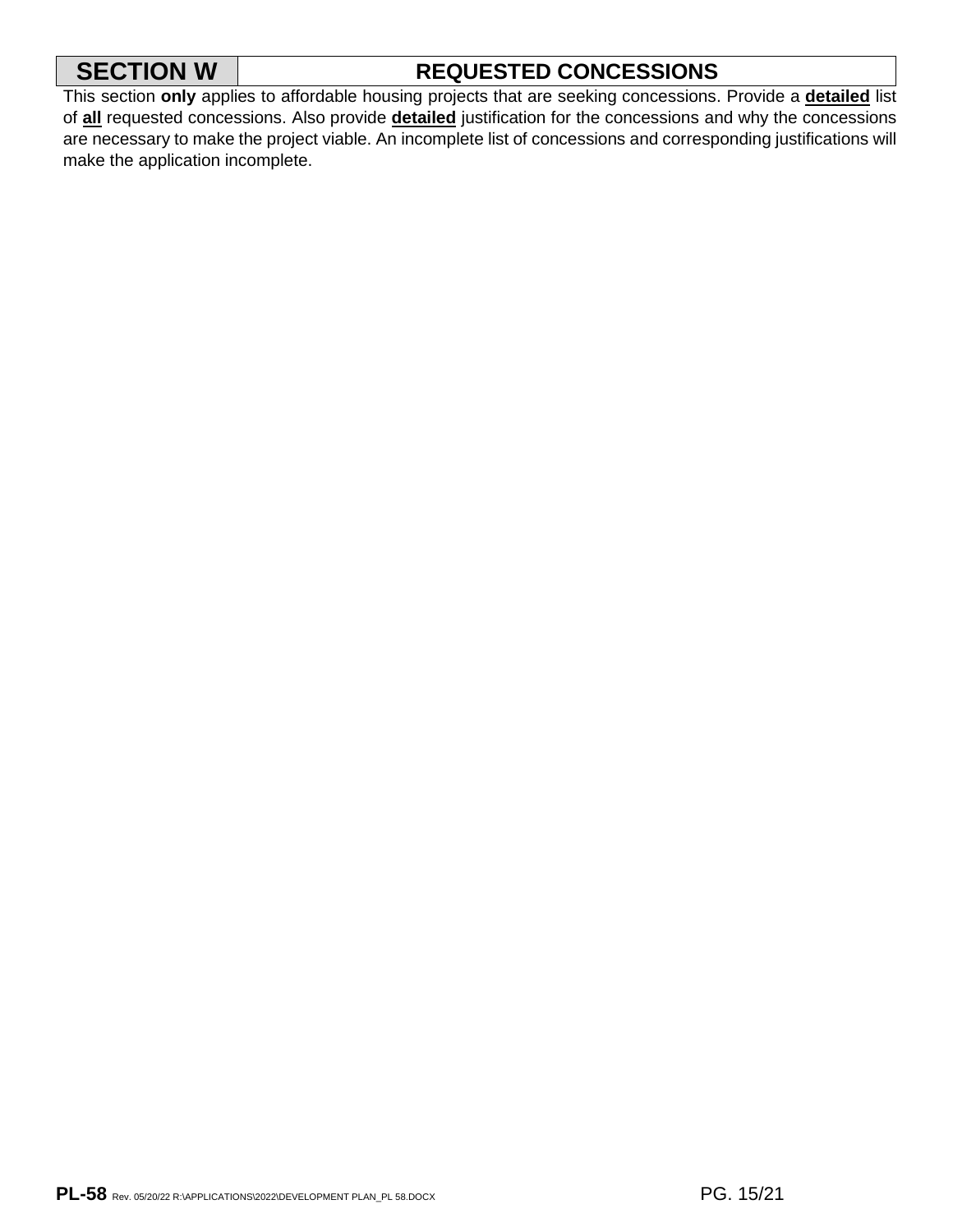# **SECTION X1 PUBLIC NOTICING REQUIREMENTS**

This Section is **required prior to the public hearing** but is **not required for the initial submittal**. Information for this section may be obtained by requesting a "Radius Package" from a title insurance company.

The following items will be required **prior to scheduling the application for public hearing** and must be provided by the applicant:

- 1. **TWO** identical gummed label sets **(30 labels per sheet).** The labels must:
	- a. Indicate all the nearest property owners' names, mailing address (including unit numbers) that are within a minimum of a 600-foot radius of the exterior boundaries of the project (including all exterior boundaries of all parcels if a project includes multiple parcels). This list must be ascertained from the last equalized assessment roll.
	- b. **Duplicate property owners must be crossed out.**

```
SAMPLE LABELS:
```


- c. A minimum of **30 individual/different property owners** must be included after all duplicates are removed (even if a 600-foot radius is utilized)
- d. Include the Planning Application number on the header of the label sets (example below)



- 2. **TWO** photocopies of the above label sets.
- 3. **The TWO** identical gummed label sets & photocopies must be placed in separate 9 1/2" x 12 1/2" manila envelopes. The envelopes shall include the below information on the front:

| Example Envelope:                          |  |
|--------------------------------------------|--|
| PA21-1001<br>Noticing Labels<br>Set 1 of 2 |  |

- 4. **TWO** gummed labels with the mailing address for the property owner, applicant, engineer, and other representatives. Do not include duplicates if the owner, applicant, etc., are the same. These must be **placed in a letter-sized envelope that is stapled outside** of one of the large manila envelopes mentioned in step 3.
- 5. Certification by the Title Company, engineer, or surveyor that the above list is complete and accurate. The Tax Assessor's Office will not prepare or certify the property owner list (see certification form attached).
- 6. A copy of the assessor's parcel map showing all the parcels within the noticing radius. On the map, print the names of all property owners within the noticing radius as they are listed on the gummed labels. If the names are not legible due to the size of the map/lots, a separate spreadsheet may be provided.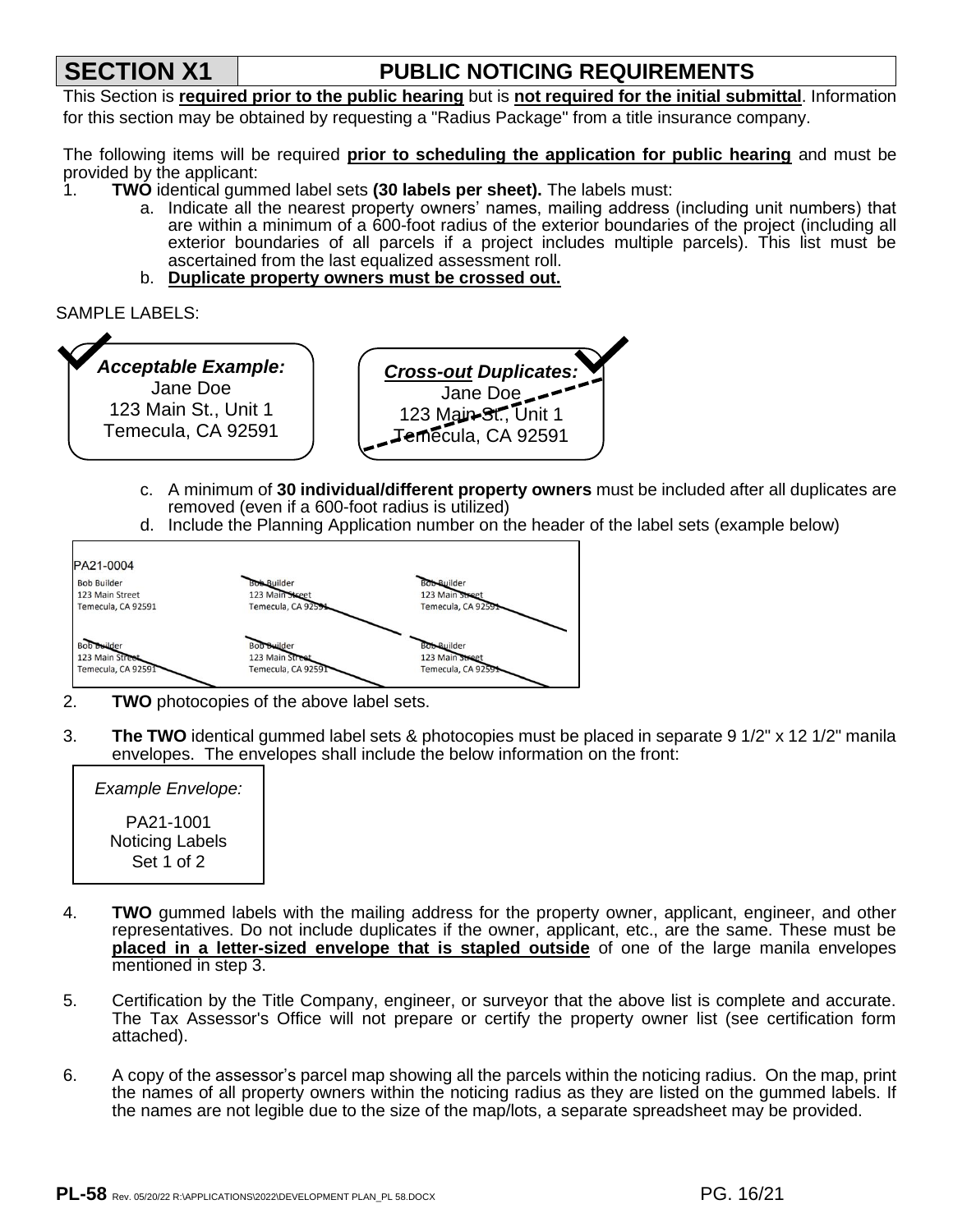# **SECTION X2-X6 PUBLIC HEARING REQUIREMENTS**

- □ Spiral Bound Color 11" x 17" reductions of all exhibits
- □ Final 3D Color Renderings
- □ Full Size Plans, Elevations, Floor Plans, Grading Plans, and Landscape Plans Folded to 8 1/2" x 11"
- □ An Updated Developer Disclosure Statement (found at the end of this packet)
- A Final Copy of All Project Plans and Documentation
- $\Box$  The correct number of copies can be found of page 4 of this packet.

# **SECTION Y1 SB35**

 $\Box$  All projects that request a SB 35 review are required to complete our SB35 supplemental checklist. This can be downloaded at TemeculaCA.gov/SB35

| <b>ANI</b>  |  |
|-------------|--|
| 1 I (<br>η, |  |

# **FORDABLE HOUSING OVERLAY ZONE (AHOZ)**

a All projects that request an Affordable Housing Overlay Zone (AHOZ) review are required to complete the AHOZ supplemental application.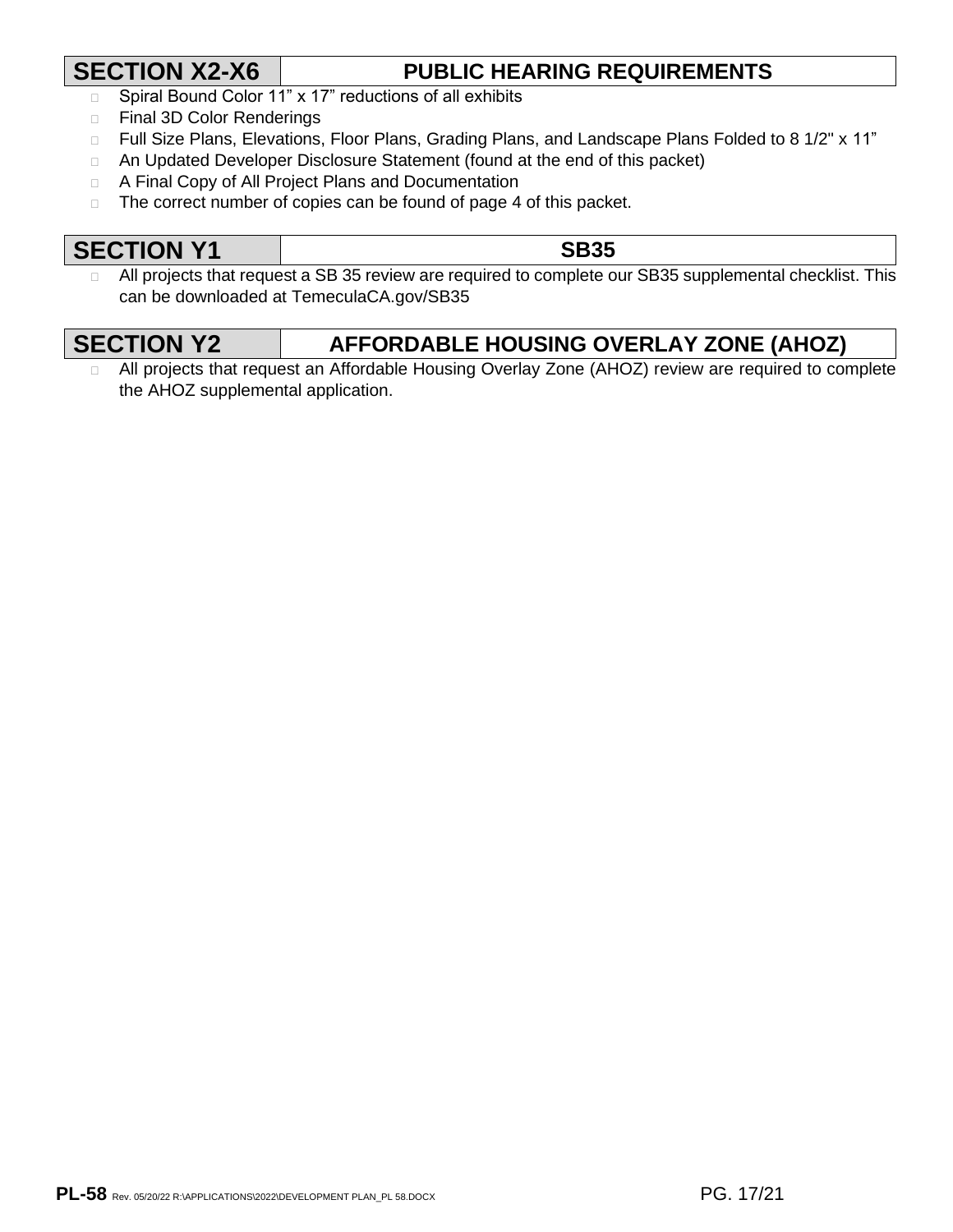# **PROPERTY OWNERS CERTIFICATION**

|                                                   | _________________________________, certify that on __________________                                      |                                                                                                                 |
|---------------------------------------------------|------------------------------------------------------------------------------------------------------------|-----------------------------------------------------------------------------------------------------------------|
| (Print Name)                                      | (Month-day-year)                                                                                           |                                                                                                                 |
| the attached property owners list was prepared by |                                                                                                            |                                                                                                                 |
|                                                   |                                                                                                            | pursuant to application requirements furnished by the City                                                      |
|                                                   |                                                                                                            | of Temecula Planning Department. Said list is a complete and true compilation of owner of the subject property  |
|                                                   |                                                                                                            | and all other property owners within 600 feet (or the 30 nearest individual property owners, whichever          |
|                                                   |                                                                                                            | creates the greatest number of public notices (persons owning multiple properties shall only be counted         |
|                                                   | once) of the property involved in the application and is based upon the latest equalized assessment rolls. |                                                                                                                 |
|                                                   |                                                                                                            | I further certify that the information filed is true and correct to the best of my knowledge. I understand that |
|                                                   |                                                                                                            | incorrect or erroneous information may result in processing delays or be grounds for rejection or denial of the |
| application.                                      |                                                                                                            |                                                                                                                 |
| <b>Name</b>                                       |                                                                                                            |                                                                                                                 |
| Title/Registration                                |                                                                                                            |                                                                                                                 |
| <b>Address</b>                                    |                                                                                                            |                                                                                                                 |
| Phone (Daytime)                                   |                                                                                                            |                                                                                                                 |
| Signature                                         |                                                                                                            | Date                                                                                                            |
| Planning Application No.                          |                                                                                                            |                                                                                                                 |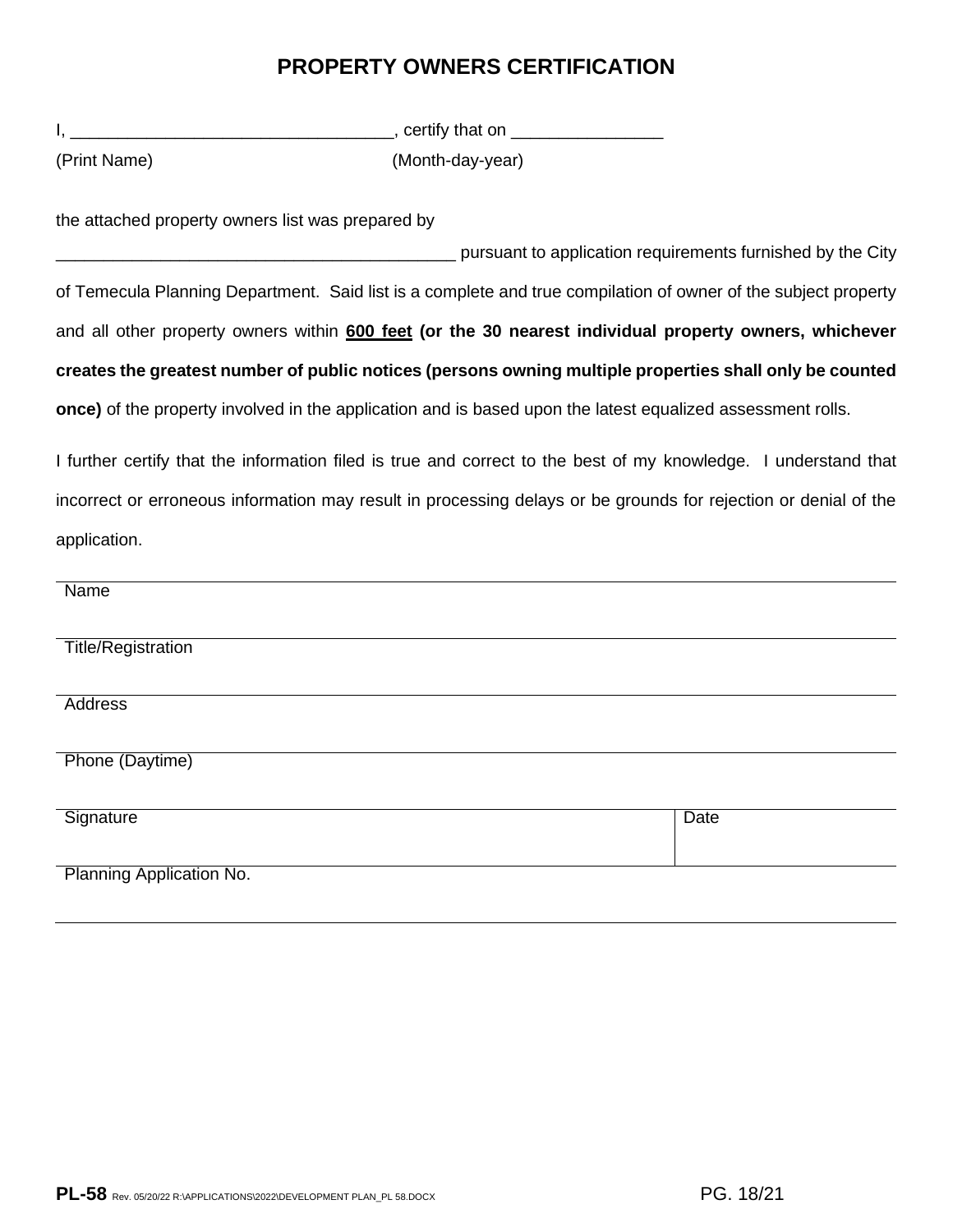### **DEVELOPMENT APPLICATION**

### **DEVELOPER DISCLOSURE STATEMENT**

This portion of the Application must be fully completed and signed by the Applicant. If not fully completed and signed, the Application will be deemed incomplete. Additionally, this portion of the Application must be fully completed and signed by the Applicant and filed with the Planning Department again not less than five nor more than ten days prior to the hearing before the Planning Commission and not less than five nor more than ten days prior to the hearing before the City Council, if any.

- 1. Address of subject property:
- 2. Cross street:
- 3. Date this Disclosure Statement is completed:
- 4. Name of Applicant:
	- A. If Applicant is a limited liability company ("LLC"), please state:
		- 1) Full name of LLC
		- 2) Address of LLC
		- 3) State of registration
		- 4) Name and address of managing member(s)
		- 5) Name and address of agent for service of process
	- B. If Applicant is a partnership, please state:
		- 1) Full name of partnership
		- 2) Address of partnership
		- 3) State of registration
		- 4) Name and address of general partners
		- 5) Name and address of agent for service of process
	- C. If Applicant is a corporation, please state:
		- 1) Full name of corporation
		- 2) Address of corporation
		- 3) State of incorporation
		- 4) Name and address of officers of corporation
		- 5) Name and address of shareholder with fifty percent (50%) or more of the shares of the corporation, if any
		- 6) If no shareholder has fifty percent (50%) or more of the corporation's share, name, and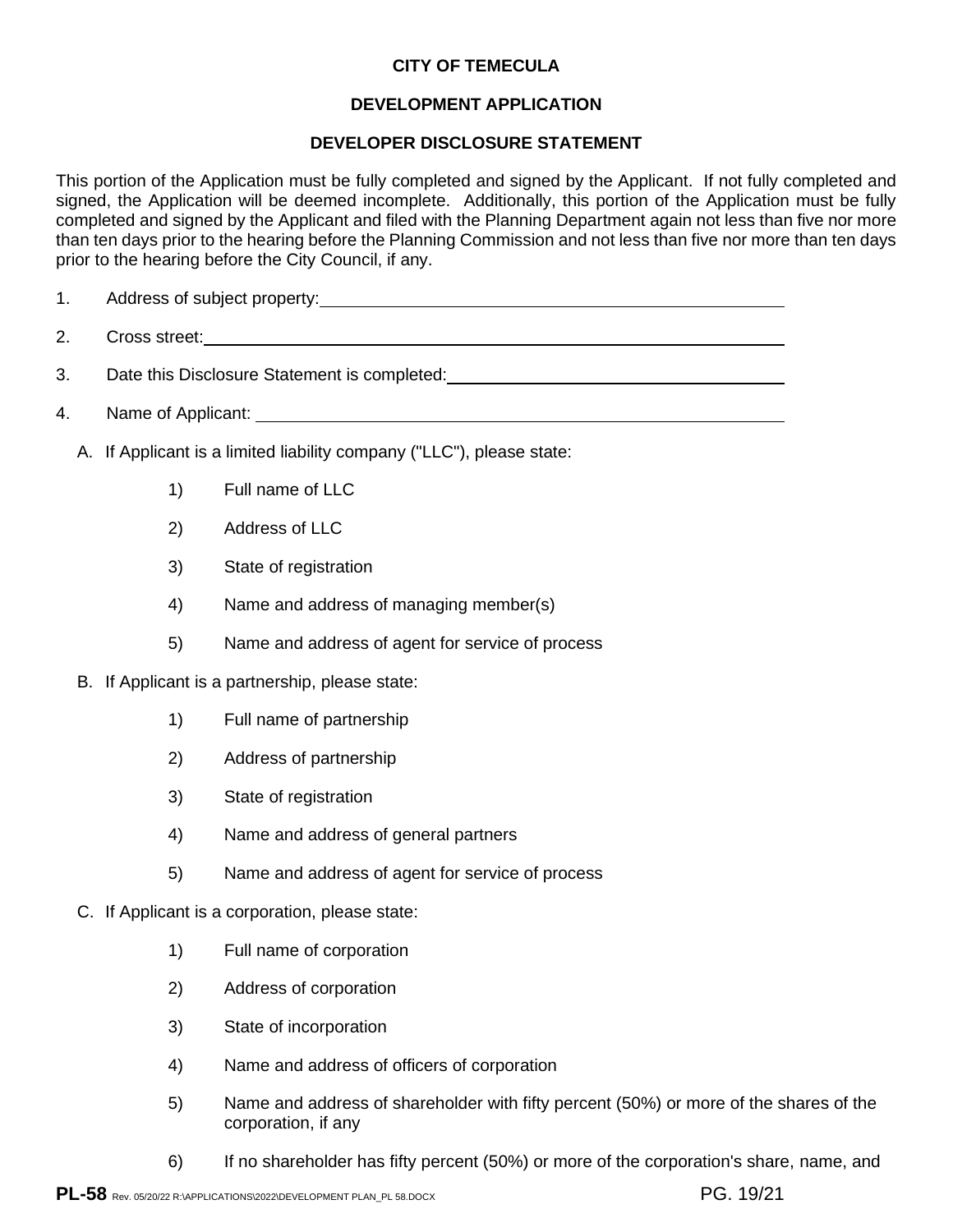address of controlling shareholder

- 7) Name and address of agent for service of process
- 5. Name of each Owner of the subject property:
	- A. If Owner is a limited liability company ("LLC"), please state:
		- 1) Full name of LLC
		- 2) Address of LLC
		- 3) State of registration
		- 4) Name and address of managing member(s)
		- 5) Name and address of agent for service of process
	- B. If Owner is a partnership, please state:
		- 1) Full name of partnership
		- 2) Address of partnership
		- 3) State of registration
		- 4) Name and address of general partners
		- 5) Name and address of agent for service of process
	- C. If Owner is a corporation, please state:
		- 1) Full name of corporation
		- 2) Address of corporation
		- 3) State of incorporation
		- 4) Name and address of officers of corporation
		- 5) Name and address of shareholder with fifty percent (50%) or more of the shares of the corporation, if any
		- 6) If no shareholder has fifty percent (50%) or more of the corporation's share, name, and address of controlling shareholder
		- 7) Name and address of agent for service of process
- 6. If the subject property is in escrow to be conveyed to another party or is the subject of a purchase and sale agreement, state the name of each person in escrow to purchase the subject property or a party to the purchase and sale agreement ("Party in Escrow"):